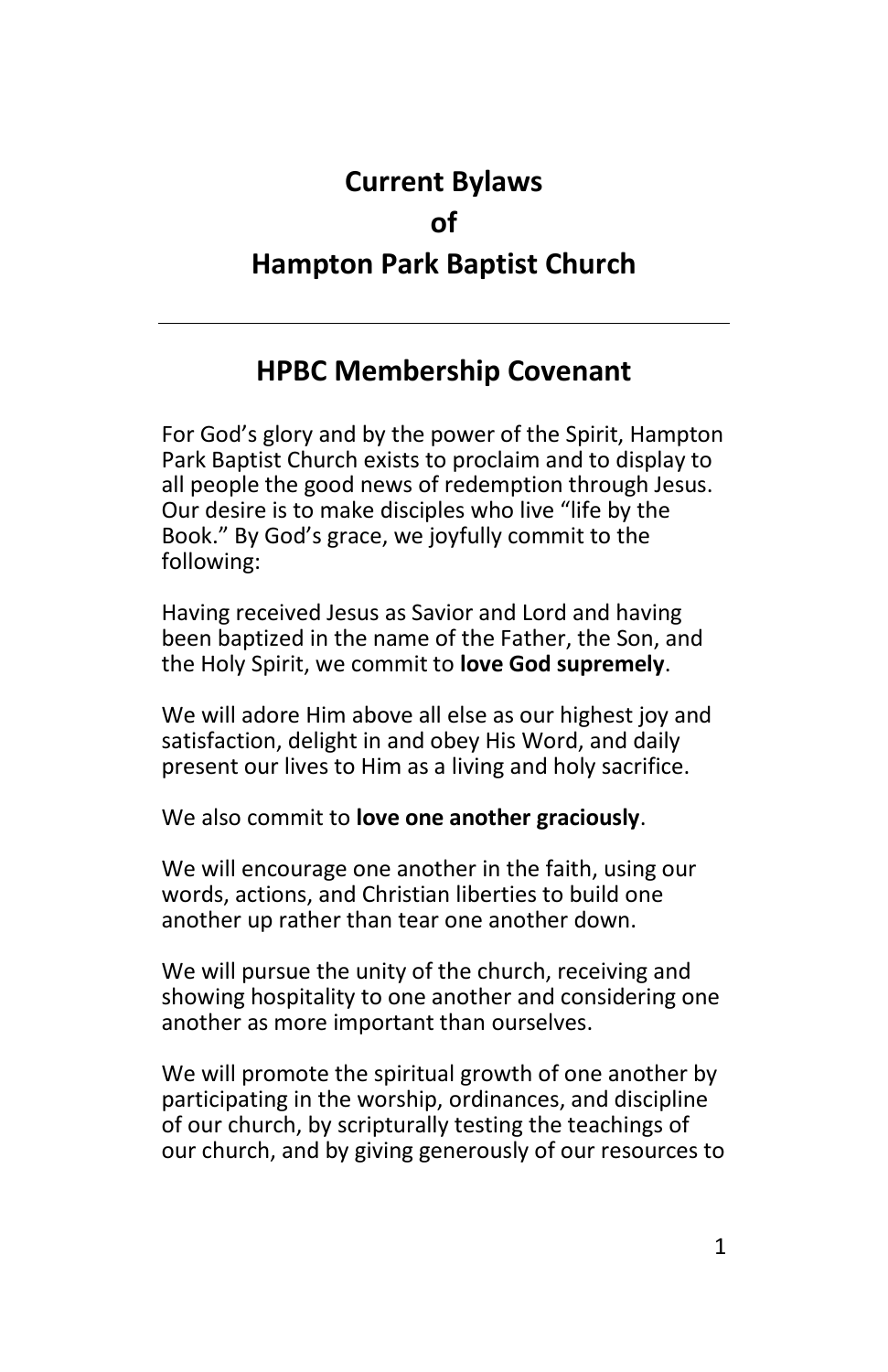meet the needs of our body and spread the gospel to all nations.

We will not hide sin, but deal with one another's sins with forbearance and forgiveness.

We will watch over one another in brotherly concern, pray for one another, help one another in trials, and use our spiritual gifts to serve one another by God's grace.

#### We further commit to **reach the world compassionately**.

We will involve ourselves actively in the lives of the community around us, living lives worthy of the gospel.

We will keep ourselves unstained from the world and share the truths of the gospel through local and global efforts.

When parted from this church, we will make every effort to unite with another likeminded church where we can carry out the spirit of this covenant.

And when we fail to meet the Scriptural standards for church life as expressed in this covenant, we will come boldly to God's throne of grace to confess our sins and receive forgiveness through the blood of Jesus, comforted in the fact that the One who began a good work in us will bring it to completion.

May the grace of the Lord Jesus Christ, and the love of God, and the fellowship of the Holy Spirit be with us all. Amen.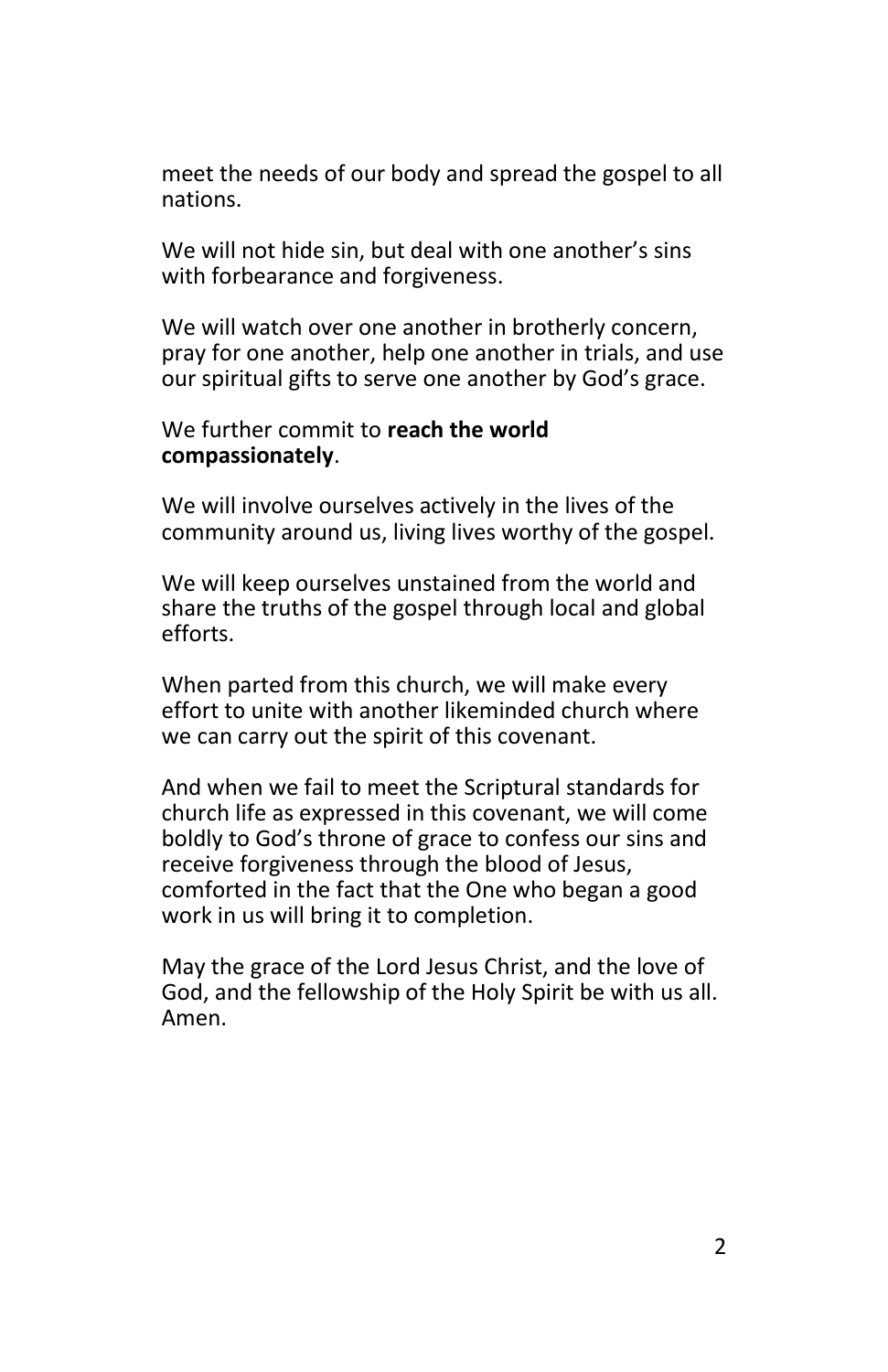# **1.000 Corporate**

#### **1.120 Name and Location**

The name of this corporation is "Hampton Park Baptist Church of Greenville," which was duly created by a Certificate of Incorporation issued by the Secretary of State of South Carolina on May 6, 1969, amended on June 23, 1972, which shall be located at 875 State Park Road, Greenville, South Carolina, in the County of Greenville, State of South Carolina.

#### **1.140 Corporate Purposes**

The purpose of this corporation is exclusively religious, to own and operate a Christian church. For God's glory and by the power of the Spirit, Hampton Park Baptist Church exists to proclaim and to display to all people everywhere the good news that God is calling out a people for His name from every nation, kindred, and tongue through the redemptive work of the only Savior, the Lord Jesus Christ. This corporation shall not be operated for a profit and shall have all the powers and authorities conferred upon eleemosynary corporations conferred by the Code of Laws of South Carolina of 1976, as amended.

### **1.160 Corporate Seal**

This corporation shall have a corporate seal circular in design with the words inscribed thereon: "Hampton Park Baptist Church of Greenville, 1969 Corporate Seal."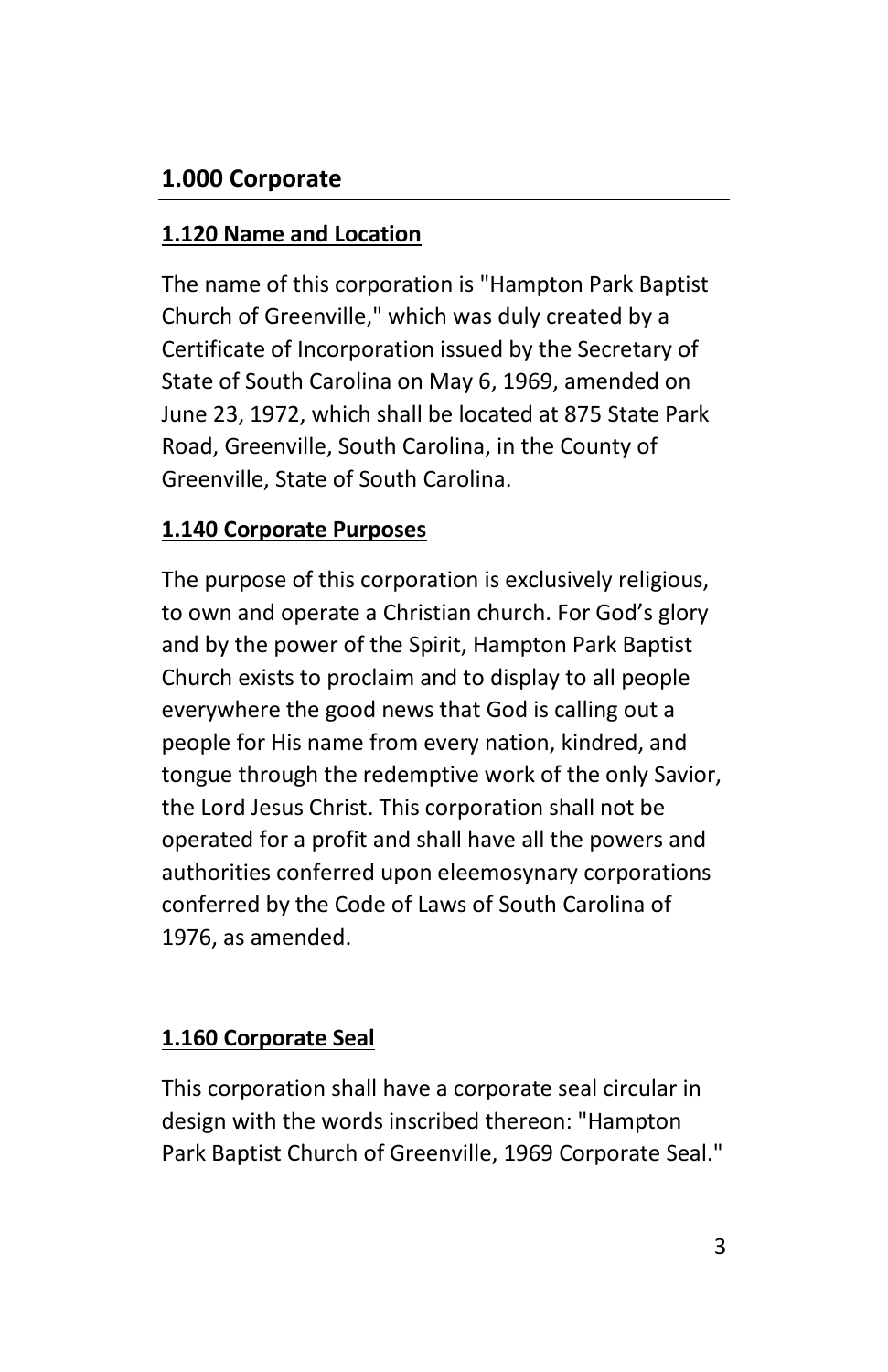#### **1.180 Tax Exempt Status**

This corporation is organized for religious purposes within the meaning of the Internal Revenue Code of 1954, Section 501, and includes for such purposes the making of distributions to organizations that qualify as exempt organizations under Section 501 of the Internal Revenue Code of 1954 or the corresponding provisions of any future United States Internal Revenue Law. No part of the net earnings of this corporation shall inure to the benefit of or be distributable to its members, deacons, pastors, officers, or other private persons except that the corporation shall be authorized to pay for reasonable services rendered and to make payments and distributions in furtherance of the purposes set forth in the Corporate Purposes hereof. No substantial part of the activities of this corporation shall be the carrying on of propaganda or otherwise attempting to influence legislation; and the corporation shall not participate in or intervene in (including the publishing or distribution of statements) any political campaign on behalf of any candidate for public office. Notwithstanding any other provisions of these articles, the corporation shall not carry on any activities not permitted to be carried on (a) by a corporation exempt from the Federal Income Tax under Section 501(c)(3) of the Internal Revenue Code of 1954 (or the corresponding provisions of any future United States Internal Revenue Law) or (b) by a corporation to which contributions are deductible under Section 170(c)(2) of the Internal Revenue Code of 1954 (or the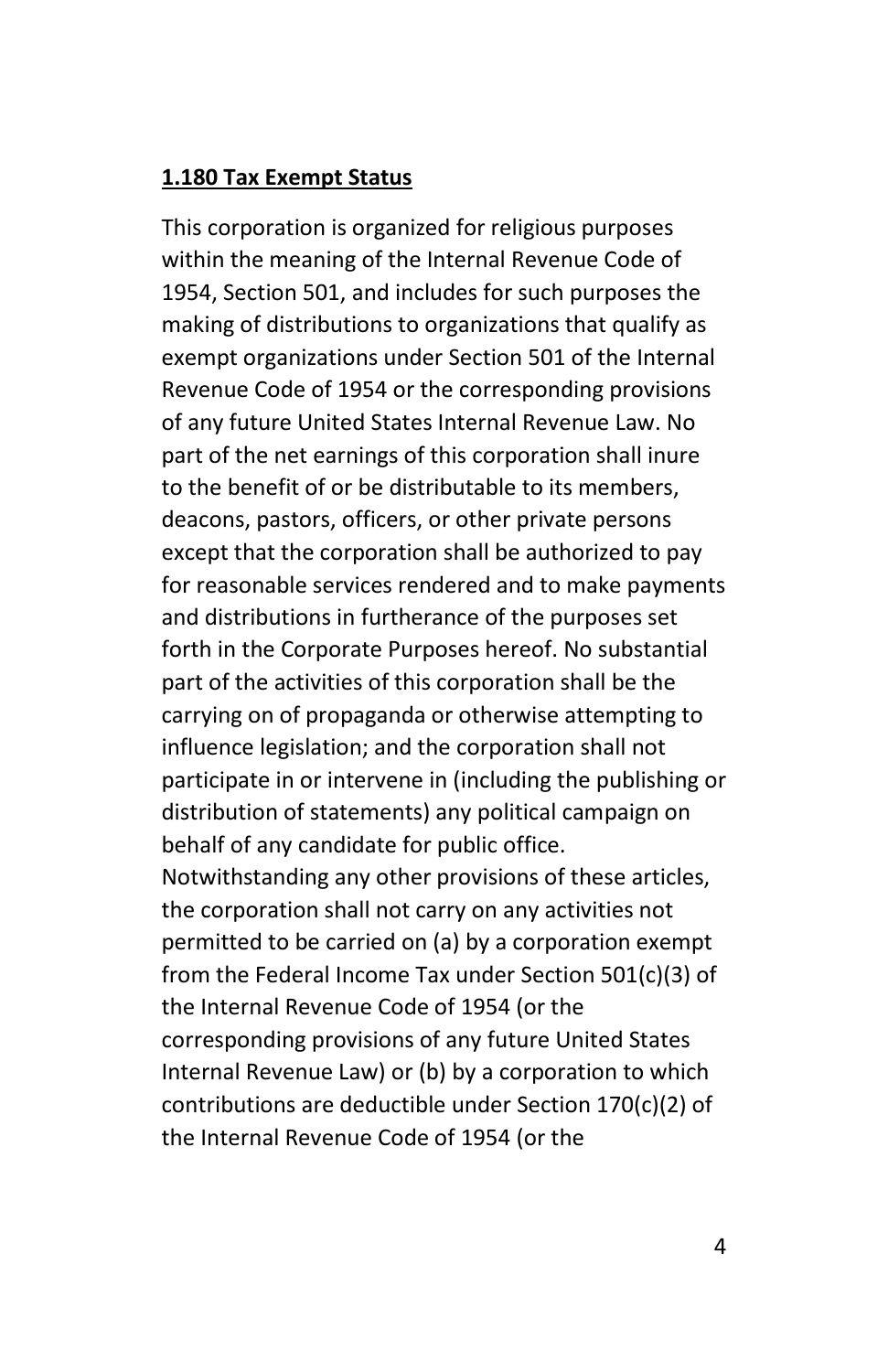corresponding provisions of any future United States Internal Revenue Law).

### **1.200 Distribution of Assets**

Upon the dissolution of this corporation, the pastors, deacons, or congregation shall, after paying or making provision for the payment of all liabilities of this corporation, distribute the assets for one or more exempt purposes within the meaning of section 501(c)(3) of the Internal Revenue Code or the corresponding section of any future federal tax code or shall distribute the assets to another local church with a mission aligned with that of Hampton Park Baptist Church.

Any such asset not so disposed of shall be disposed of by the Court of Common Pleas of the county in which the principal office of the corporation is then located exclusively for such purposes or to such organizations as said court shall determine and that are organized and operated exclusively for such purposes.

#### **1.220 Delegation of Duties**

The congregation may delegate to any officer of the church any of the duties of any other officer either temporarily or permanently in the event of vacancies in office or emergencies as long as the powers and authorities delegated shall not be inconsistent with these Bylaws.

#### **1.240 Bank Accounts**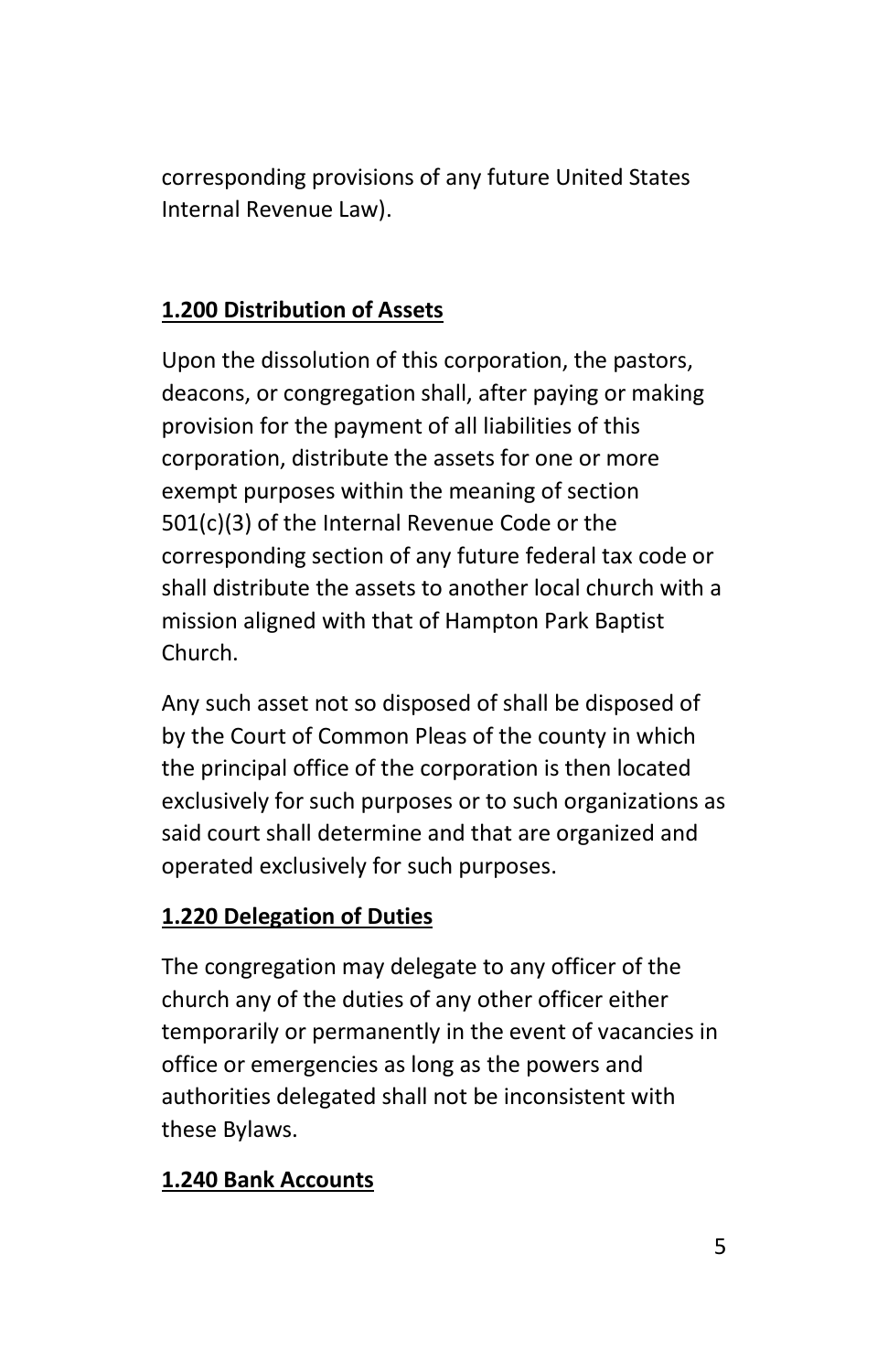All checks, drafts, or orders for payment of money issued in the name of this church or corporation shall be signed by such agents of this corporation as shall be designated by the congregation by resolution duly enacted, and all funds of this church and corporation shall be deposited only in such banks and accounts as the deacons may select and designate by resolution as the official depository of this corporation.

#### **1.260 Fiscal Year**

The fiscal year of this corporation shall be from July 1 through June 30.

### **2.000 Statement of Faith**

### **2.120 The Holy Scriptures**

We believe in the verbal (every word) and plenary (complete) inspiration of the Old and New Testaments; that they are the final authority for faith and life, inerrant in the original writings, infallible and Godbreathed, and the supreme standard by which all human conduct, creeds, and opinions shall be tried. Psalm 119:160; Romans 15:4; 2 Timothy 3:15-17; 2 Peter 1: 19-21; Revelation 22:18-19

#### **2.140 The Godhead**

We believe in one triune God, the Creator, Preserver, and Ruler of all things, eternally existing in three persons (Father, Son, and Holy Spirit), co-eternal in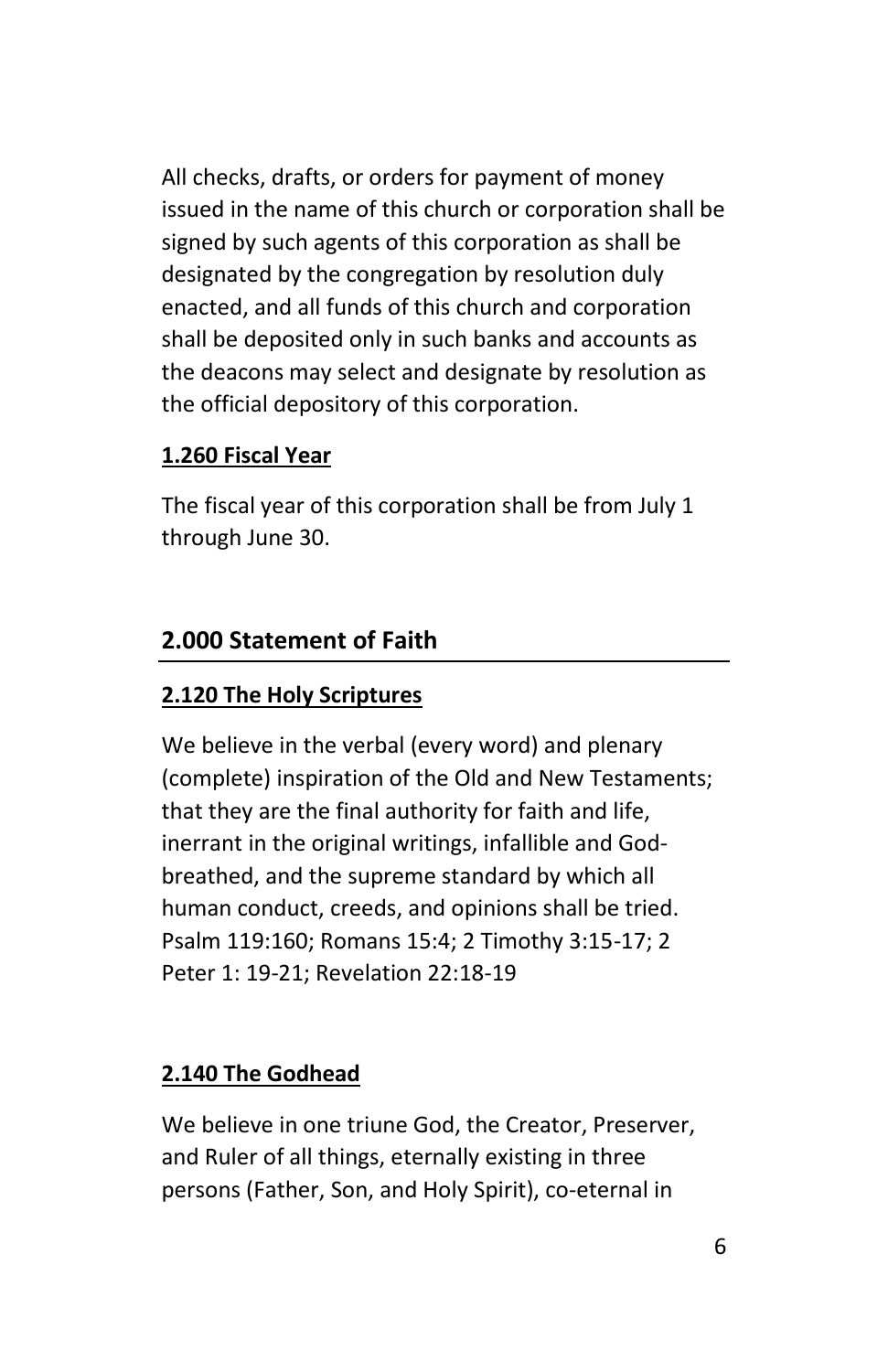being, co-identical in nature, co-equal in power and glory, each with distinct personal attributes but without division of nature, essence, or being. Genesis 1:26; 2 Corinthians 13:14; Colossians 1:16-18; 1 John 5:7

We believe in the deity of our Lord and Savior Jesus Christ, perfect God and perfect man; that He is God manifested in the flesh, conceived by the Holy Spirit, and born of the virgin Mary; that He lived a sinless life on earth; that He died on Calvary's cross, shedding His blood as the only satisfactory sacrifice for sinners and payment for sin; that His body was buried in and arose from the tomb; that He ascended to Heaven and is now seated at the Father's right hand in heaven making intercession for us; and that He is coming again to establish His Kingdom on earth. Isaiah 7:14; Matthew 1:18-25; Mark 14:62; 16:19; Acts 1:9-11; Acts 4:10-12, 5:30-31; 2 Corinthians 5:21; Hebrews 7:25

We believe that the Holy Spirit is the third person of the Holy Trinity and is co-equal with God the Father and God the Son; that He convicts the world of sin, righteousness, and judgment; that He is the supernatural agent in regeneration; that He indwells all believers and seals them unto the day of redemption; and that He empowers, teaches, and guides believers. John 3:5-7; John 14:16-18, 26; John 16:7-8; Ephesians 1:13-14

We believe that at the moment of salvation the believer is indwelt by the Holy Spirit and that the believer does not seek the Spirit's baptism as an evidence of salvation. It is the believer's responsibility to seek to be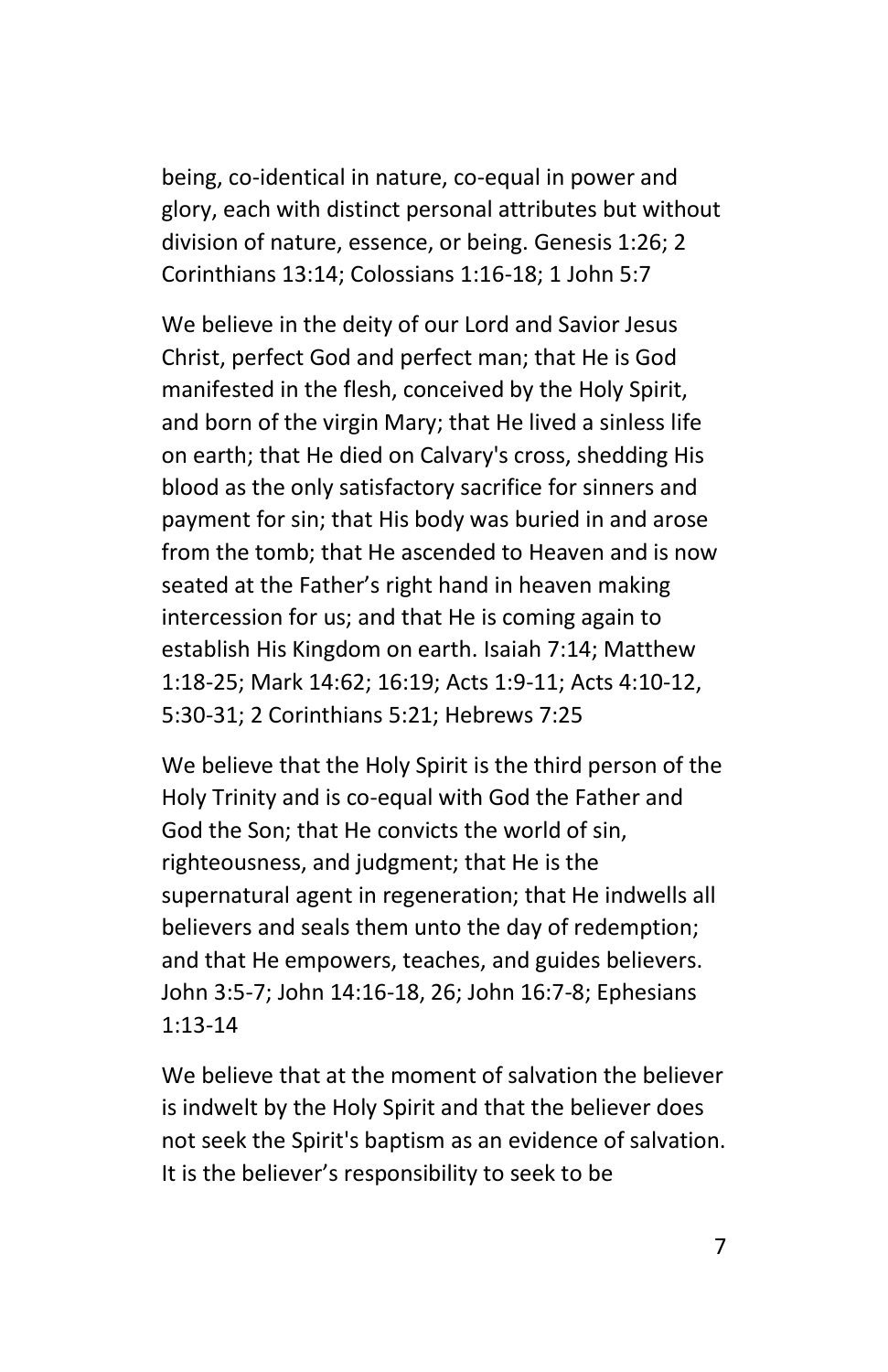continually filled with the Holy Spirit. Matthew 3:11; John 1:33; 3:5-7; Romans 6:3-5; Romans 8:9; Ephesians 5:18

#### **2.160 Creation**

We believe the Genesis account of creation as being neither allegory nor myth but a literal, historical account of the direct, immediate, creative acts of God in six consecutive, twenty-four-hour days without any evolutionary process; that man—spirit, soul, and body—was created by a direct work of God and not from previously existing forms of life; and that all men are descended from the historical Adam and Eve, first parents of the entire human race. Genesis 1 and 2; Isaiah 45:18; John 1:3; Colossians 1:16, 17

#### **2.180 Man**

We believe that God created man in His own image, male and female, breathing into him the breath of life, and gave them dominion over the entirety of His creation. God formed Eve to be Adam's helper, to complement his character, and to be his companion for life. God joined one man and one woman together in marriage, establishing a monogamous pattern of spiritual, emotional, and physical union for all time. We believe God's plan for human sexuality is to be expressed only within the context of marriage, and that God created man and woman as unique biological persons made to complete each other. God's institution of monogamous marriage between male and female is not only the foundation of the family and the basic structure of human society, but pictures Christ's union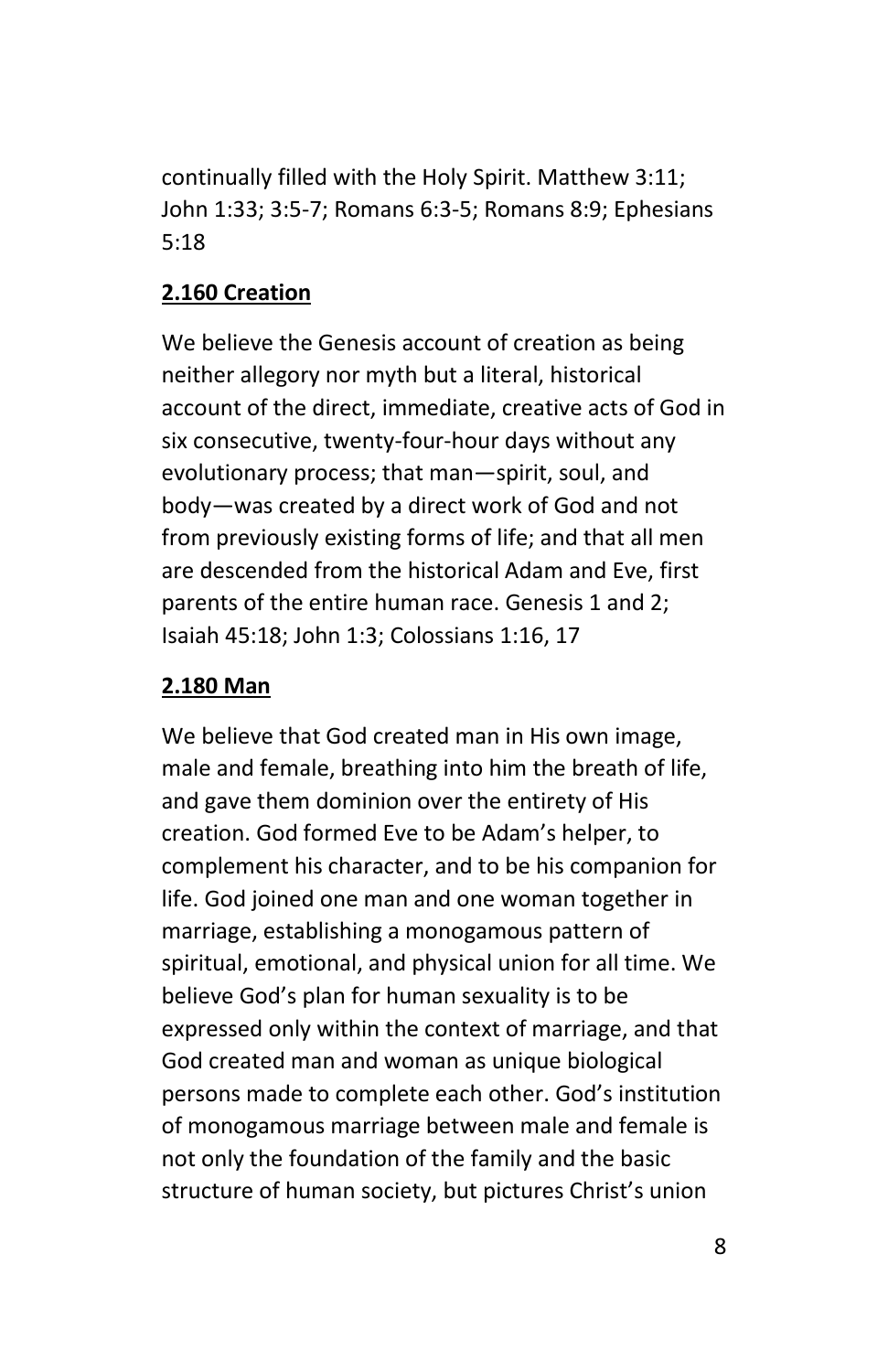with His people through a male groom and female bride. For this reason, we believe that marriage is exclusively the union of one genetic male and one genetic female. Deviations from God's plan for human sexuality include sex outside the bonds of marriage, incest, bestiality, same-sex relations, transgenderism, same-sex marriage, polygamy, and polyamory and, therefore, are considered to be sinful practices and lifestyles. Genesis 1:27-28; 2:18; 2:22-24; Leviticus 18:6- 18, 22;20:15-16; Matthew 19:5-6; Mark 10:6-9; Romans 1:26-27; 7:2-5; I Corinthians 5:1; 6:9-10; 15-20; Ephesians 5:22-32; I Thessalonians 4:2-8; Revelation 21:9-13.

We believe that man was created in innocence under the law of his Maker; but by voluntary transgression, Adam fell from his sinless and happy state, and all men sinned in him; consequently all men are totally depraved, are partakers of Adam's fallen nature, and are sinners by nature and by conduct and therefore are under just condemnation without defense or excuse. Genesis 3:1-6, 24; Romans 1:18,32; 3:10-19; 5:12,19

#### **2.200 Salvation**

We believe that a person is saved when he repents of his sin and exercises faith by accepting the Lord Jesus Christ as his personal Savior, that salvation is a gift of eternal life wholly by the grace of God apart from merit or works, and that all who believe on Him are justified (declared righteous) on the basis of His shed blood. John 3:16-18; Acts 16:31; Romans 6:23; Romans 10:9, 10; 1 Corinthians 15:3.4; Ephesians 2:8, 9; II Peter 3:9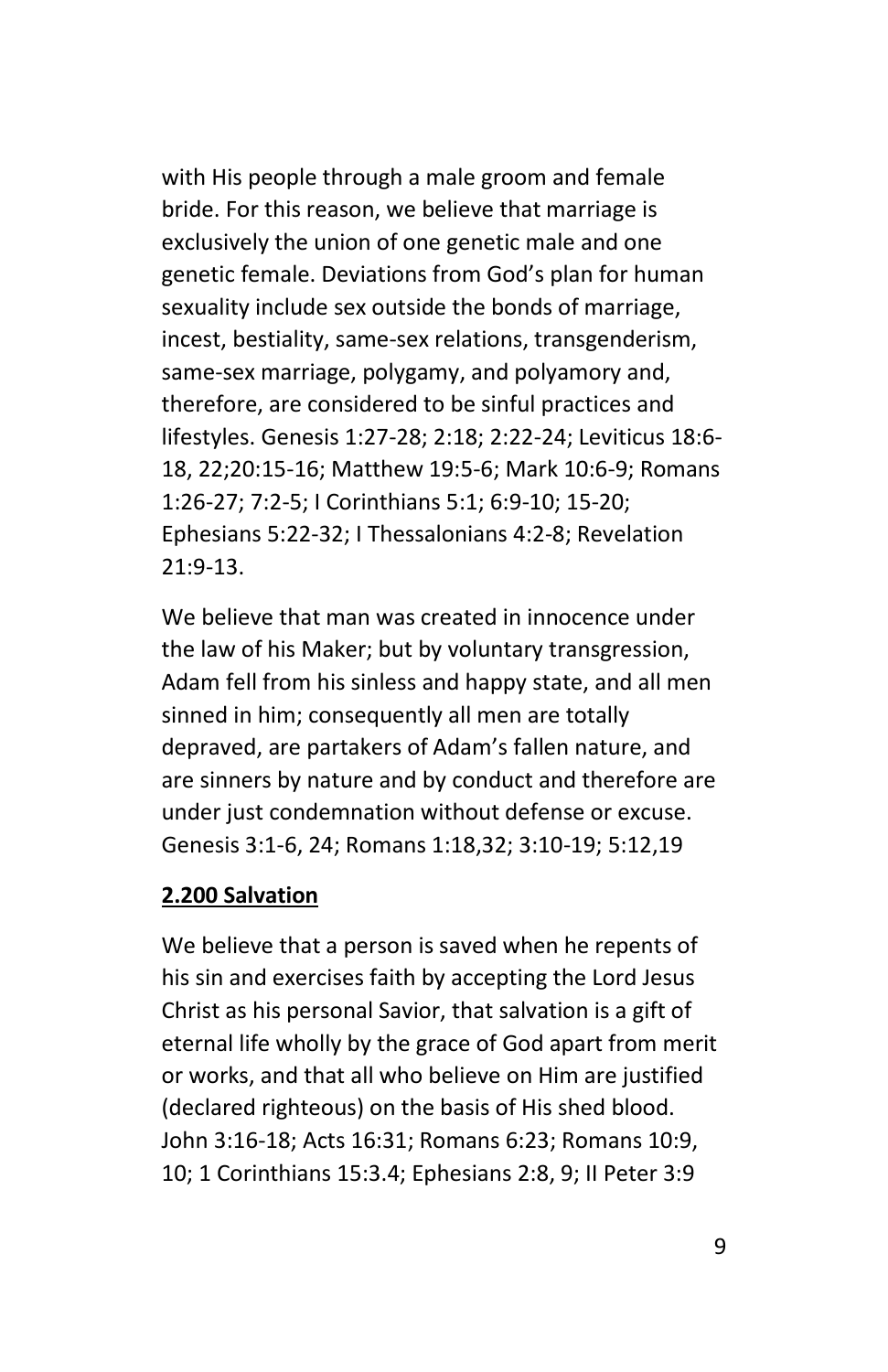We believe that all the redeemed of God are kept by God's power and are thus eternally secure in Christ forever and that once a person is saved, he will always be saved. John 10:27-29; Philippians 1:6; 2 Timothy 1:12; 1 John 5:13

# **2.220 Sanctification**

We believe that sanctification is the divine setting apart of the believer unto God accomplished in a threefold manner: first, an eternal act of God, based upon redemption in Christ, establishing the believer in a position of holiness at the moment he trusts the Savior; second, a continuing process in the saint as the Holy Spirit applies the Word of God to the life; third, the final accomplishment of this process at the Lord's return. John 17:17; 1 Corinthians 1:30; 2 Corinthians 3:18; Ephesians 5:25, 26, 27;

1 Thessalonians 4:3,4; 5:23,24; Hebrews 10:10-14; 13:12

### **2.240 The Church**

We believe that the local New Testament church is to be composed of regenerated, baptized believers, voluntarily united together for the purpose of worship, edification, ordinances, fellowship, and service; that the officers of the local church are pastors and deacons whose qualifications and duties are clearly defined in the Scriptures; that the mission of the church is the faithful witnessing of Christ to all men, in the local community, and to the uttermost parts of the earth; that the local church has the right to self-government,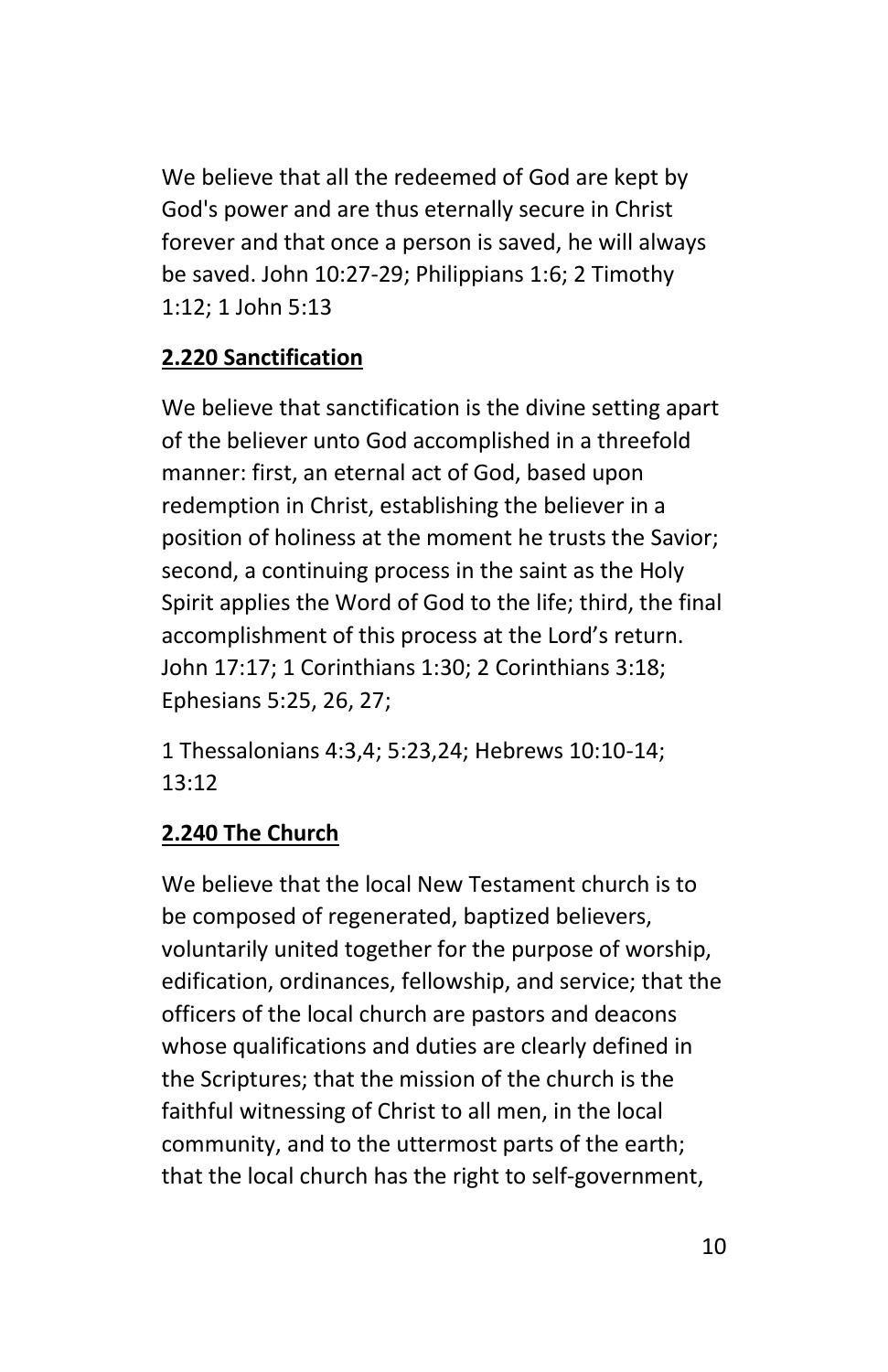free from the interference of any individuals or organizations, religious or political; that the one and only Head is Christ, through the Holy Spirit; that it is scriptural for churches of like faith and practice to cooperate with each other in contending for the faith and for the furtherance of the gospel, with each local church as the sole judge of the measure and method of its cooperation; and that on matters of membership, policy of government, discipline, benevolence, etc., the will of the local church is final. Acts 1:8; Acts 2:41-47; Acts 20:28-31; Romans 1:7; Colossians 1:2; 1 Timothy 3:1-13; Titus 1:5-9; 1 Peter 5:1-5

#### **2.260 Baptism**

We believe that the biblical ordinance of baptism is by immersion, the symbol of the believer's union with Christ in His death, burial, and resurrection; that every believer should be baptized because of the example and command of our Lord; and that while there is no saving power in water baptism, it is an act of obedience and public testimony by those who are already saved. Matthew 3:13-17; Matthew 28:19-20; Acts 8:36-39; Romans 6:3-5

#### **2.280 The Lord's Supper**

We believe that the Lord's Supper is an ordinance given to the church by the Lord Jesus Christ to remember and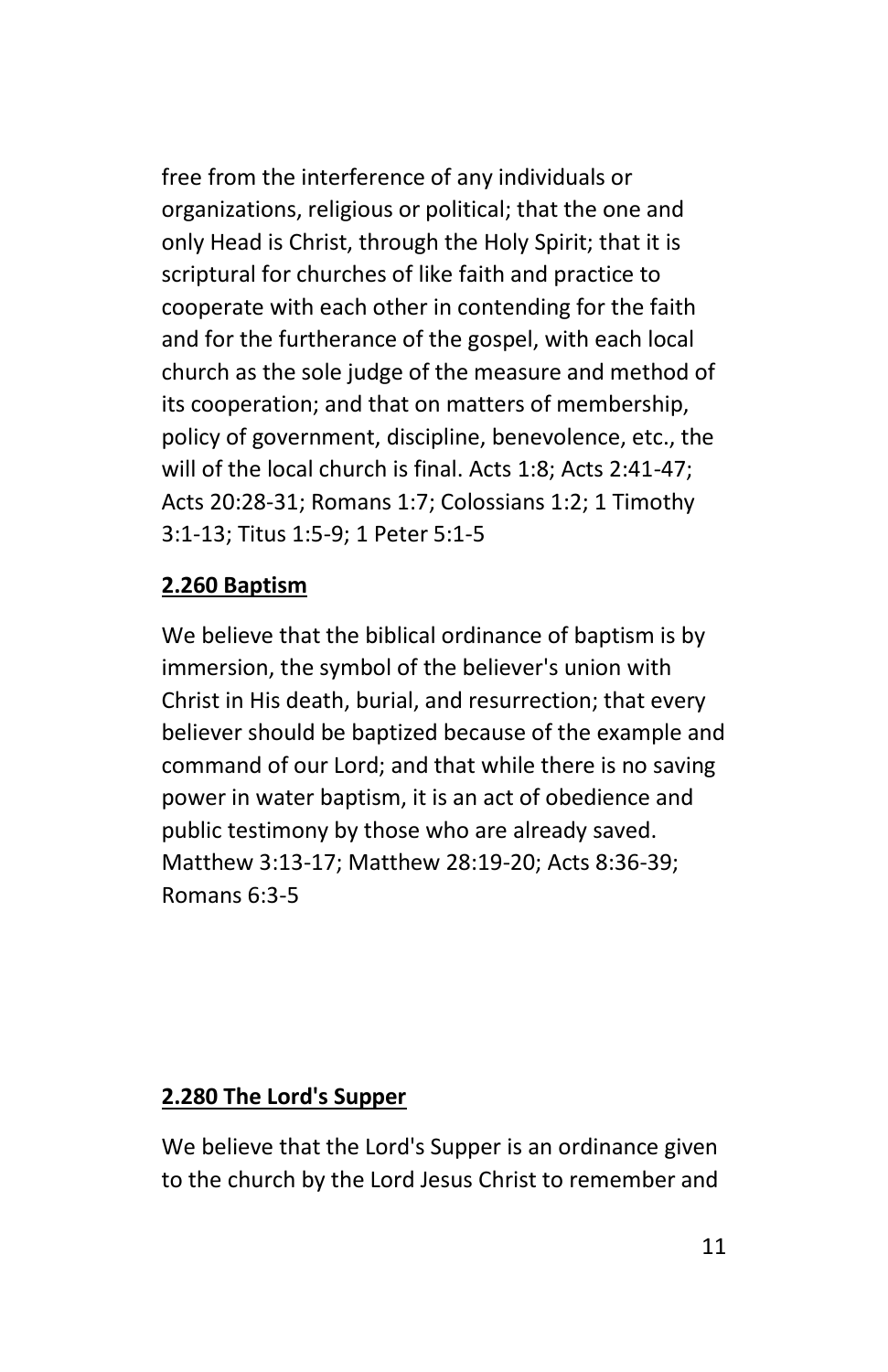show forth the Lord's death till He comes; that the Lord's table should be open to all regenerated people living in fellowship with and obedience to the Lord Jesus; and that the elements representing the body and blood of Christ are symbolic and render in themselves no means of grace. Luke 22:14-20; 1 Corinthians 11:25- 32

# **2.300 Satan**

We believe that Satan is a supernatural being, a fallen angel, the author of sin, and was instrumental in the Fall; that he is the "god of this world," the "prince of the power of the air," and the open and declared enemy of God and man; and that his final destiny is eternal punishment in the lake of fire. Job 1:6-9; Ezekiel 28:1- 19; Matthew 4:1-11; John 8:44; 2 Corinthians 4:4; Ephesians 2:2; Revelation 20:10

### **2.320 Hell**

We believe in a literal place called Hell, a place of torment, and that the Lake of Fire and Brimstone shall be the final destiny for the eternal punishment of Satan, fallen angels, demons, and unbelieving mankind. Luke 16:22-26; Revelation 20:12-26

#### **2.340 Heaven**

We believe in a literal place called Heaven, where God's immediate presence is manifested and where the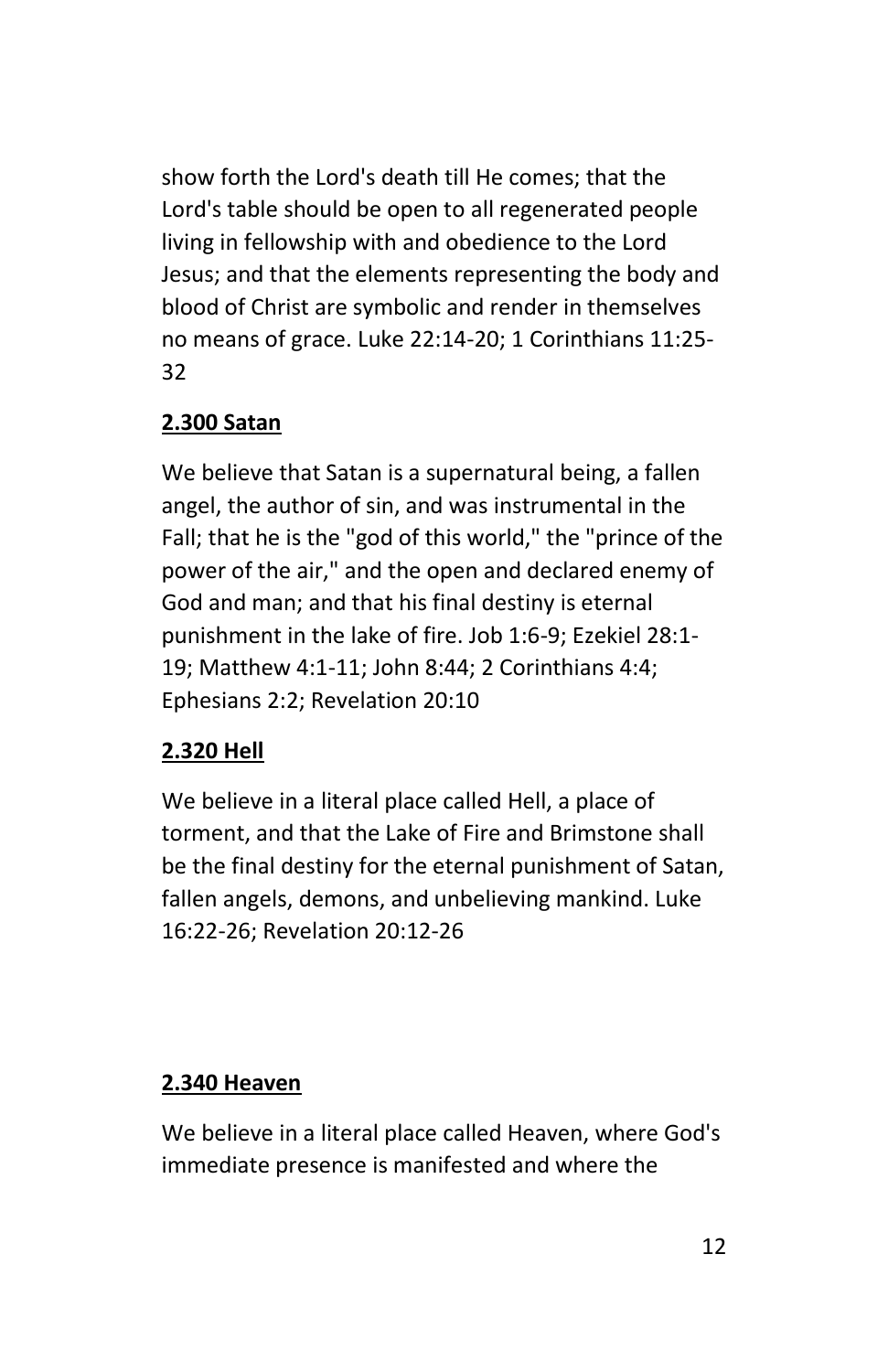redeemed and angels dwell, from which Christ descended and to which, after the completion of His earthly ministry, He ascended bodily and there makes intercession for the saints, and from which He shall come to judge the living and the dead. John 14:1-3; Acts 1:9-11; Revelation 21

#### **2.360 The Second Coming of Christ**

We believe in the imminent, bodily, and premillennial coming of the Lord Jesus Christ in the air to catch away all believers unto Himself and in the personal, visible, and glorious return of Christ to the earth with believers to judge the nations and to set up His millennial Kingdom on earth. Matthew 24:42-44; John 14:3; Acts 1:11; 1 Thessalonians 4:13-18; Revelation 19:11-16; 20:4-6

#### **2.380 The Eternal State**

We believe in the bodily resurrection of all men: the saved to everlasting life and the unsaved to judgment and everlasting punishment. We believe that the souls of the unbelievers remain, after death, in conscious misery and torment until the second resurrection when, with spirit, soul, and body, they shall be cast into the Lake of Fire, not to be annihilated but to suffer everlasting punishment. We believe that the souls of the redeemed are, at death, absent from the body and present with the Lord, where, in conscious bliss, they await the first resurrection when spirit, soul, and a new body are united to be glorified forever with the Lord. The eternal dwelling place for God's people will be the New Heaven and New Earth. 1 Corinthians 15; 2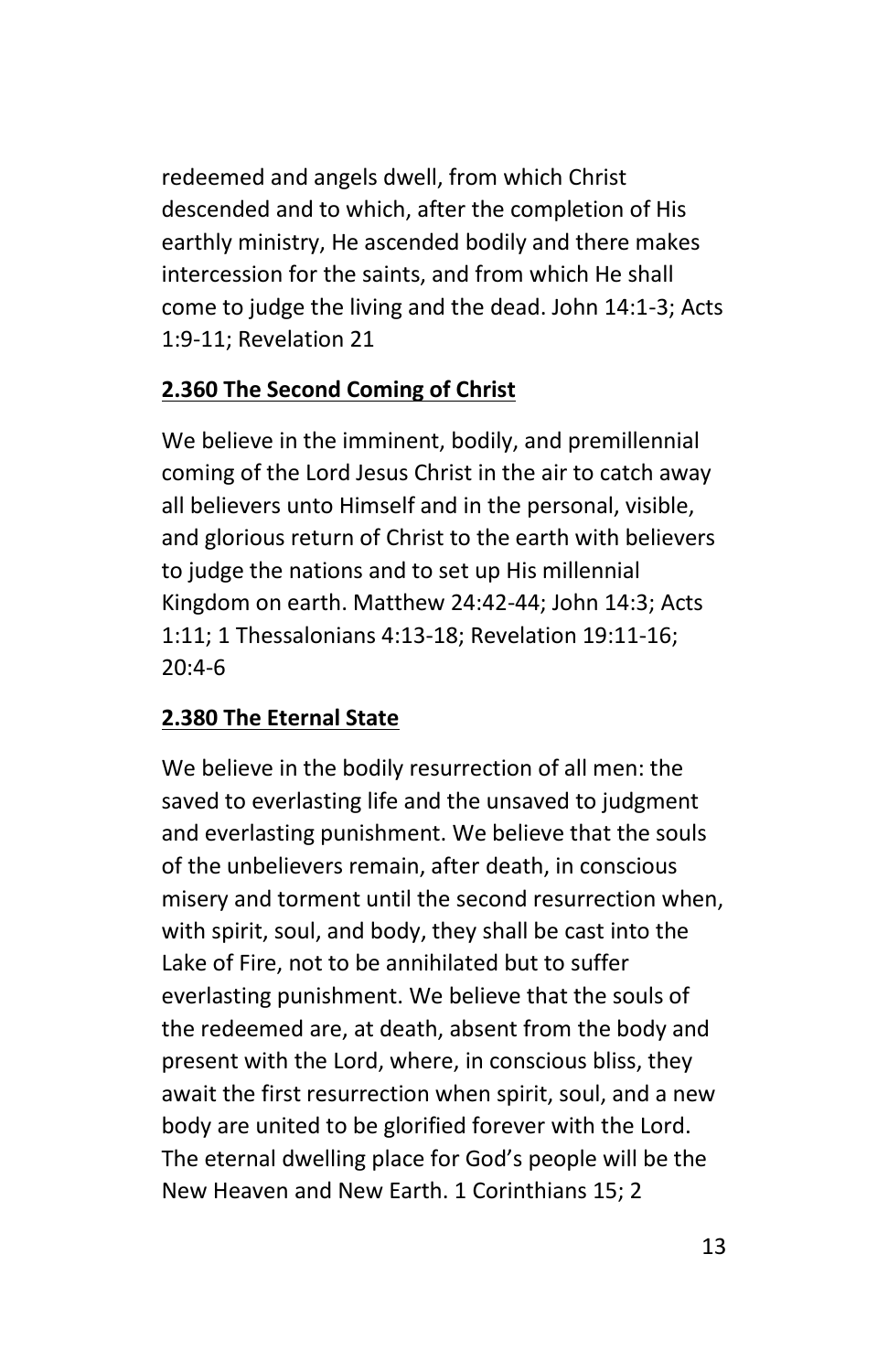Corinthians 5:6-8; 1 Thessalonians 4:13-18; Revelation 20-22

#### **3.000 Church Offices**

#### **3.100 Pastors**

The term pastor, meaning "shepherd," is used interchangeably throughout the New Testament with the terms elder and overseer. The pastoral body shall be composed of men approved by the congregation who satisfy the qualifications for the office of pastor/elder/overseer set forth in 1 Timothy 3:1-7 and Titus 1:6-9. Subject to the will of the congregation, the pastors shall oversee the church. In keeping with the principles set forth in Acts 6:1–6 and 1 Peter 5:1–4, the pastors shall devote their time to prayer, the ministry of the Word (by teaching and encouraging sound doctrine), and shepherding God's flock. The church shall recognize men gifted and willing to serve in this calling, and these men shall be received as gifts of Christ to His church and set apart as pastors (Ephesians 4:7-12).

The pastoral body consists of both staff and non-staff pastors. Staff pastors are those members of the pastoral body who are financially supported by the church (partor full-time) due to time and workload demands that make such support necessary (1 Timothy 5:17, 18).

A staff pastor shall not be viewed as having special authority except that which is delegated to him by the pastoral body. The number of non-staff pastors shall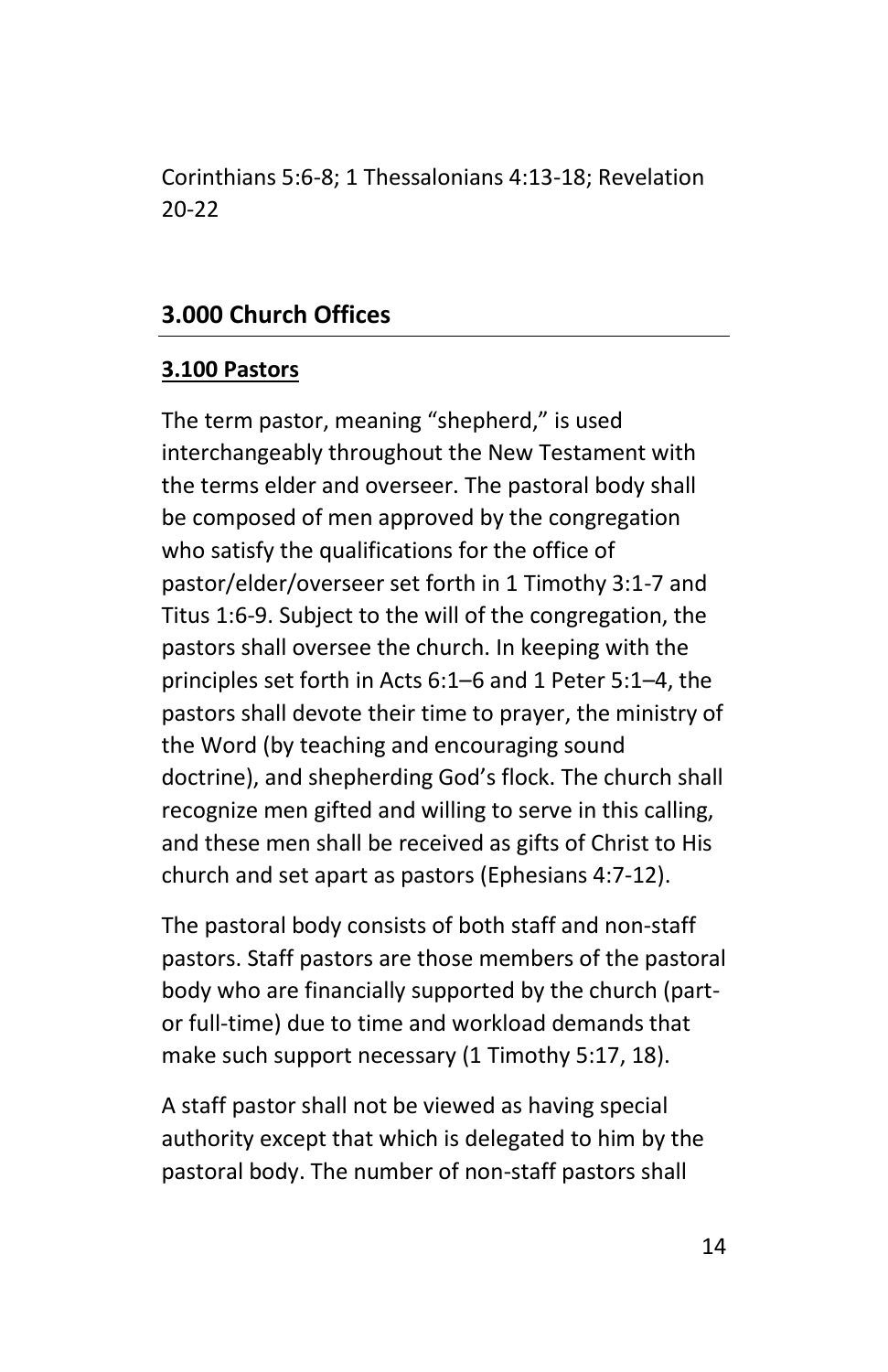generally be at least equal to the number of staff pastors.

#### **3.120 Pastoral Qualifications**

Pastors, staff or non-staff, must meet the qualifications as given in 1 Timothy 3:1-7 and Titus 1:6-9. A pastor must be above reproach, a one-woman man, soberminded, self-controlled, respectable, gentle, hospitable, a lover of good, upright, holy, disciplined, a good manager of his household, a father of submissive children, and well thought of by outsiders. A pastor should not be violent, quarrelsome, arrogant, given to alcohol, a lover of money, or a recent convert. A pastor must demonstrate the ability to teach and to model sound doctrine and to rebuke those who contradict it. In summary, a pastor is to be an exemplar of the Christian faith and a teacher and defender of Christian doctrine.

### **3.140 Pastoral Duties**

The pastors shall take particular responsibility to engage in the ministry of prayer, examine and instruct prospective members, examine and recommend all prospective candidates for offices and positions, oversee the work of the deacons and appointed church committees, conduct worship services, administer the ordinances of baptism and communion, equip the membership for the work of the ministry, encourage sound doctrine and practice, admonish and correct error, oversee the process of church discipline, coordinate and promote the ministries of the church, and mobilize the church for world missions (see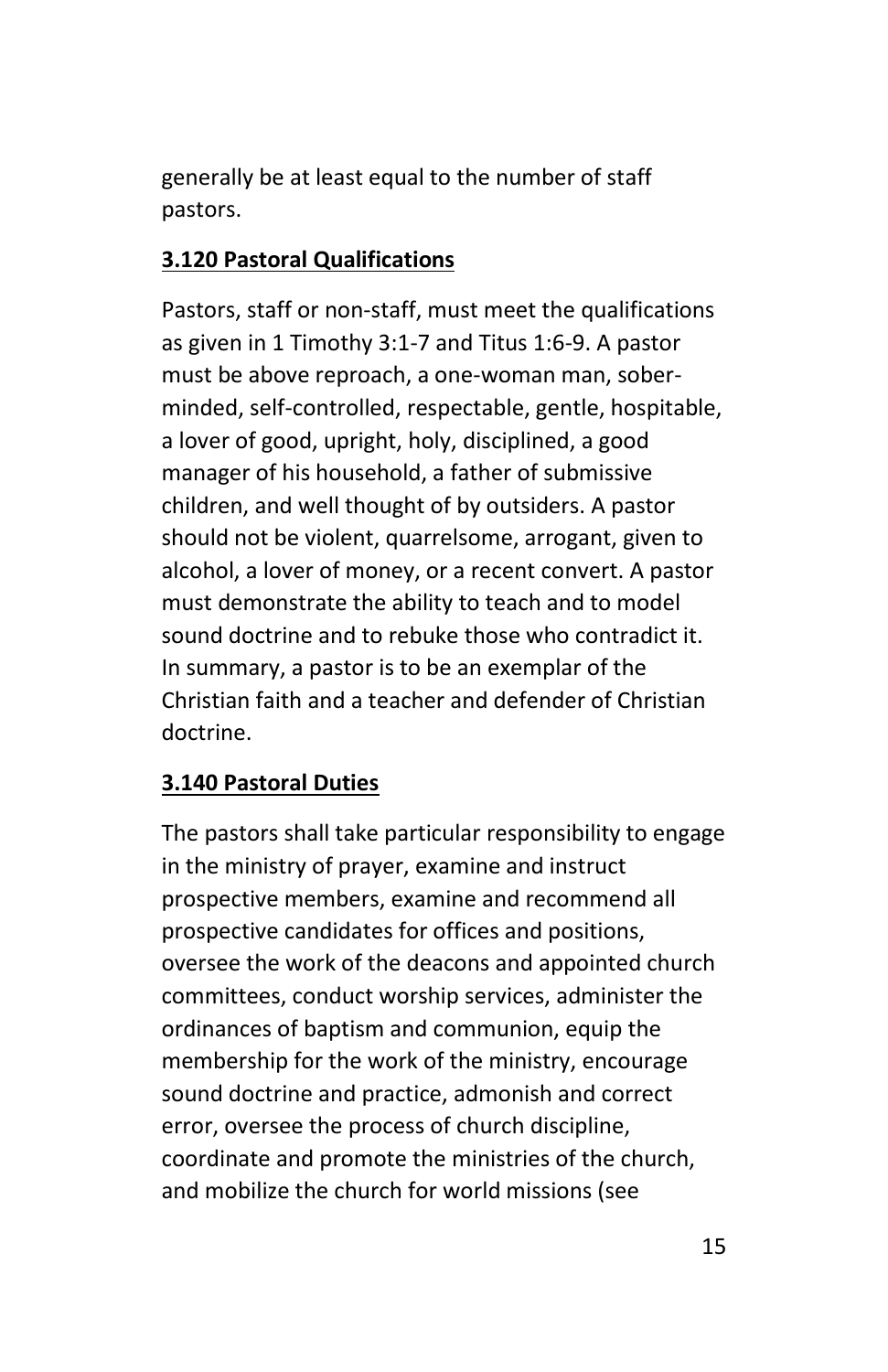Ephesians 4:11-12; 1 Timothy 3:4-5; 4:13; 5:17; 2 Timothy 2:1-2; 4:2; Titus 2:1; Hebrews 13:7, 17; 1 Peter 5:2-3). The pastors are further to ensure that all who minister the Word to the congregation, including outside speakers and teaching resources, share the church's essential, biblical convictions (Galatians 1:8-9; 2 Thessalonians 3:6, 14). The oversight of the employment, supervision, and evaluation of church staff members may be delegated to another nonpastoral staff member as necessary.

#### **3.160 Pastoral Selection**

In case of a pastoral need (staff or non-staff), the pastoral body will appoint a pastoral search committee. The pastoral search committee shall comprise at least three members of the pastoral body (staff and nonstaff) and at least five at-large members from the congregation. The pastoral search committee shall identify, select, and present to the pastoral body a candidate for the pastoral position. The pastoral body must approve the candidate by a vote of at least 75%. Candidates approved by the pastoral body will be taken before the entire membership for congregational affirmation of at least 75%.

New staff pastoral positions must first be approved by both the pastoral body and the congregation. Candidates for non-staff pastoral positions must be members in good standing for a minimum of three years. If a candidate is not already ordained to gospel ministry, he must complete ordination to be eligible to serve.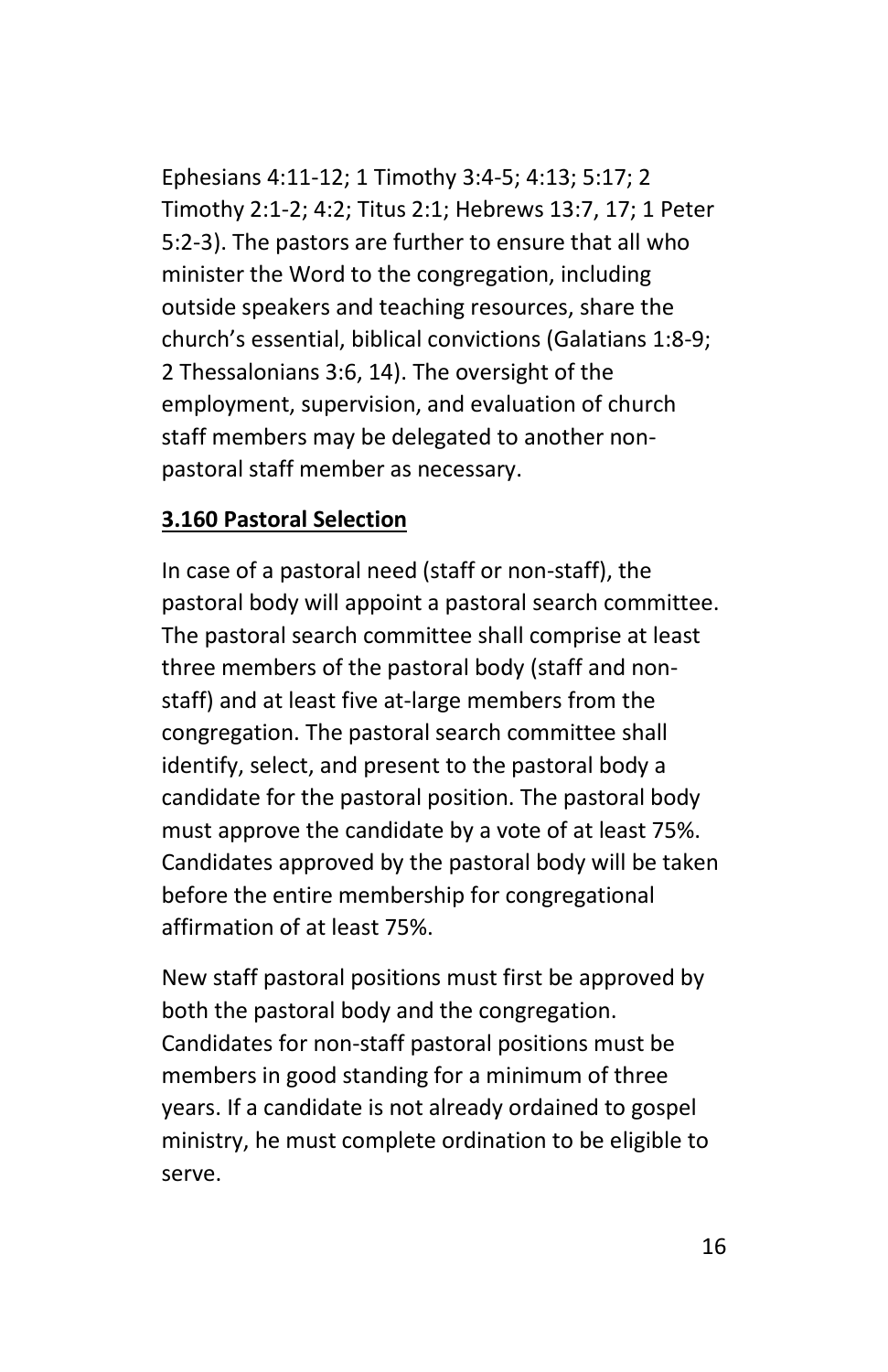# **3.170 Officers of the Pastoral Body**

The pastoral body shall select a moderator and a secretary. The moderator will be responsible for leading pastoral body meetings, and the secretary will keep the minutes.

# **3.180 Pastoral Terms of Service**

Non-staff pastors shall serve a three-year term. A nonstaff pastor may serve a second consecutive term if approved by the pastoral body and affirmed by the congregation. After two consecutive terms, a non-staff pastor must take a one-year sabbatical, after which he may serve further terms if reapproved by the pastoral body and reaffirmed by the congregation.

Staff pastors are not required to take a one-year sabbatical, nor are they subject to reaffirmation, since their livelihood depends on their work as pastors. The pastoral body and congregation may grant a staff pastor a sabbatical if necessary.

# **3.200 Pastoral Dismissal**

Any pastor's term of office may be terminated by resignation or dismissal. Any two church members with reason to believe that a pastor is no longer qualified to serve should express such concern to the pastoral body for consideration. Any such action shall be done in accordance with the instructions of our Lord in Matthew 18:15-17 and 1 Timothy 5:17-21. A pastor may be dismissed by at least a 75% vote of the pastoral body (not including the pastor for which the vote is being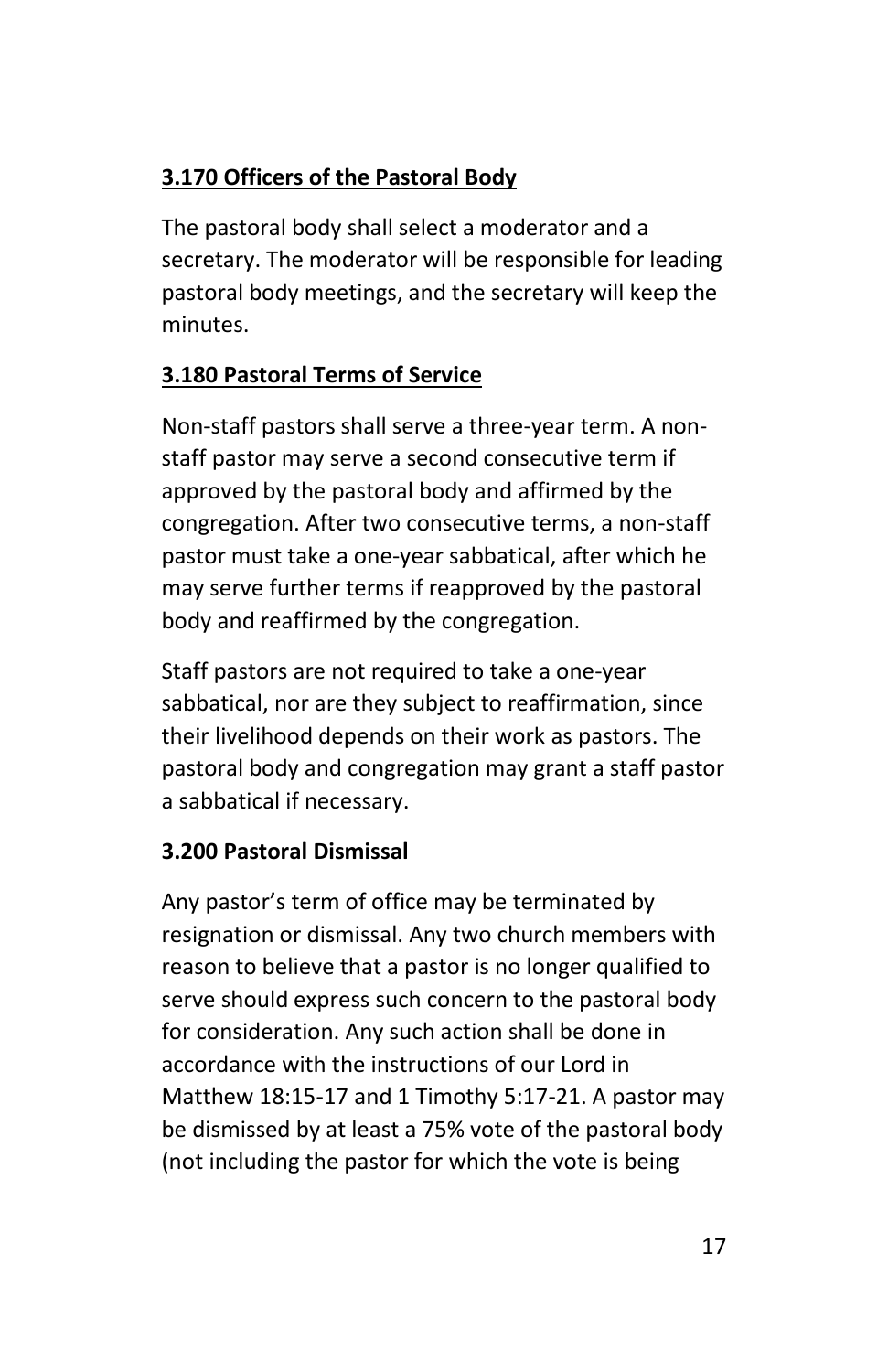taken) and at least a 75% congregational vote at a scheduled members' meeting of the church.

#### **3.300 Deacons**

A deacon is a servant by definition (diakonos). Specifically, deacons must willingly commit the time and energy to do the work of serving as ministers of mercy to the material needs of the congregation and as helpers in the church so that the pastors can devote themselves to their Spirit-assigned ministry of the Word, prayer, and oversight of the church (Acts 6:1-7; 1 Peter 5:1-4).

As servants who work closely with the pastoral body, deacons will function as advisors for items of business that are to come before the congregation for its final decision. Deacons shall carry out a variety of administrative and spiritual responsibilities, as delegated by the pastoral body.

#### **3.320 Eligibility to Serve**

The deacons shall be composed of men who are active members, have been members for at least two consecutive years, who are in good standing (see section 4.140), and who fulfill the scriptural qualifications for the office of deacon given in Acts 6:3-8 and 1 Timothy 3:8-13. These are men who are of good reputation, full of the Holy Spirit, wise, honorable, not double-tongued, not given to alcohol, pure in monetary stewardship, sound in doctrinal understanding, a onewoman man, and a good manager of his household.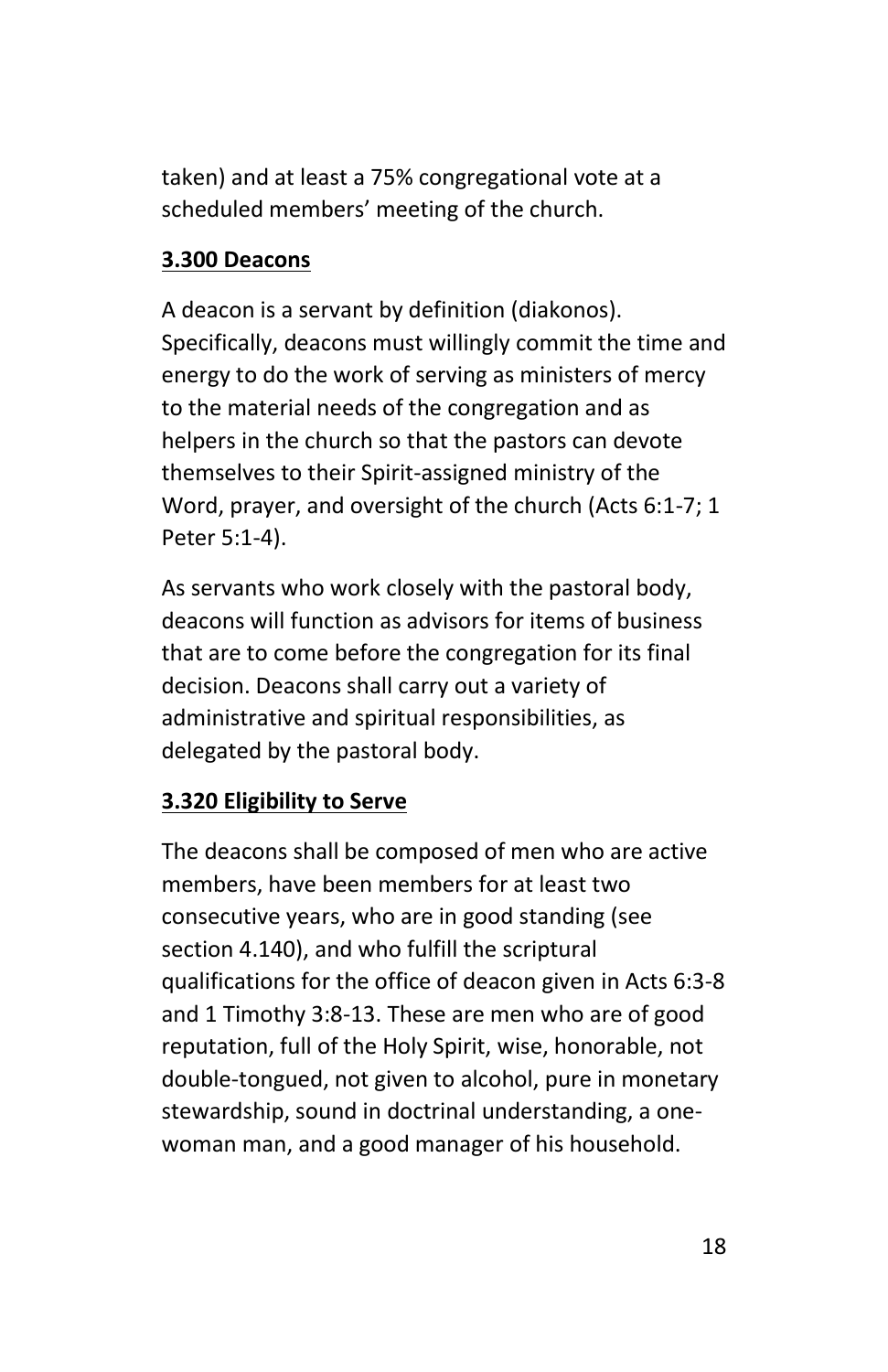Further, a deacon's wife must demonstrate honorable character, refrain from all slander, and be sober-minded and faithful in her service to Christ and the church family (1 Timothy 3:11). It logically follows that a pastor's wife would demonstrate the same characteristics.

# **3.340 Deacon Selection**

When it is necessary to fill the position of a deacon, the congregation will nominate a qualified candidate. Candidates must be affirmed by the pastoral body by at least 75% and by the congregation by at least 75%.

### **3.360 Number of Deacons**

The number of deacons will be determined by the pastoral body according to the congregational needs and the number of qualified men.

# **3.380 Term of Office**

The term of office shall be for three years. At the expiration of his term, a deacon can be re-elected for a second three-year term. Following the conclusion of his second term, a deacon shall be inactive for one year before being nominated to serve again.

# **3.400 Removal from Office**

The pastoral body has the authority to remove any deacon who ceases to meet the qualifications for the office as specified in these Bylaws. A deacon may be dismissed by at least a 75% vote of the pastoral body.

# **3.500 Committees**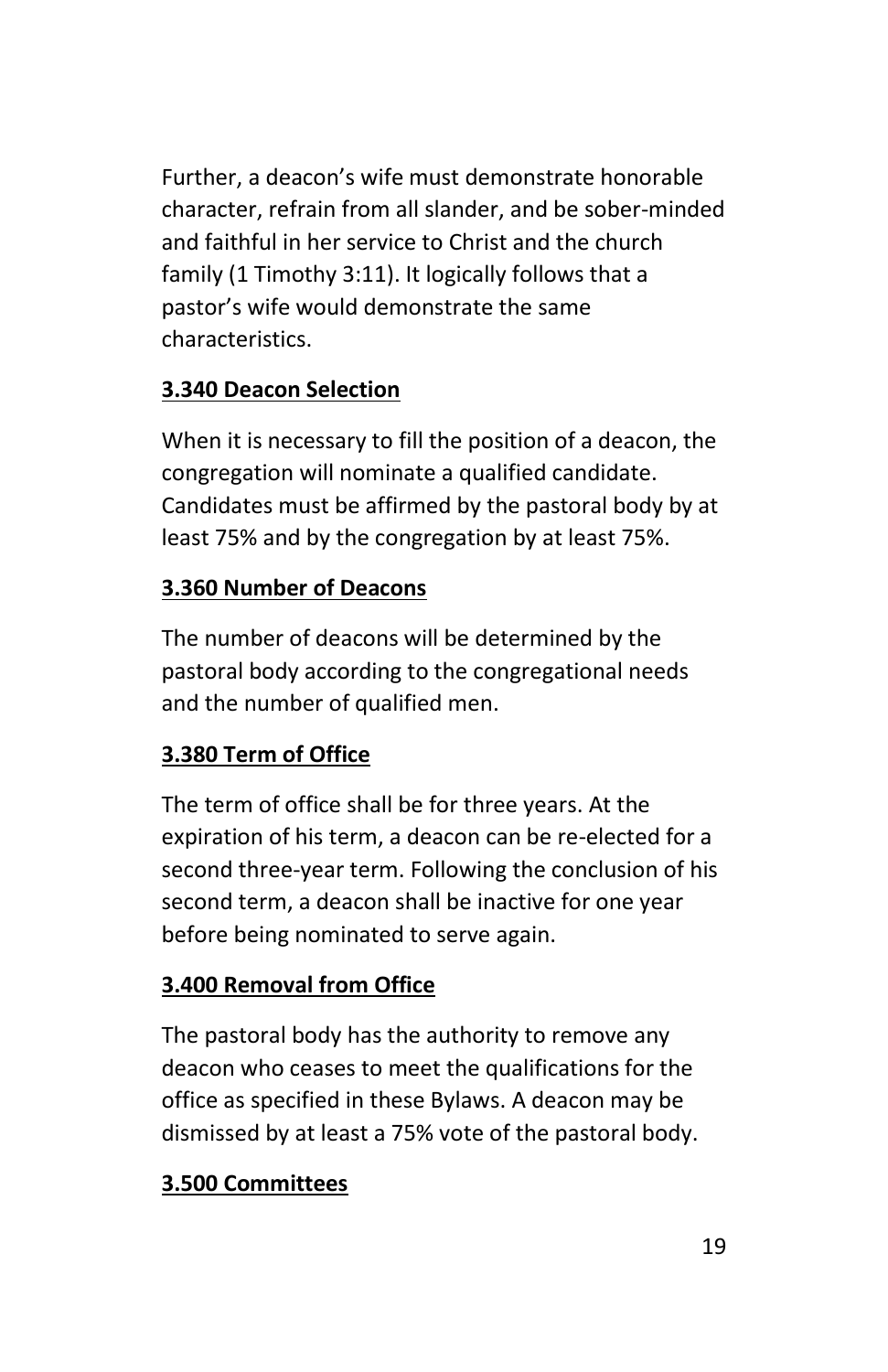The pastoral body shall make appointments to the various committees at the beginning of each year. A member of the pastoral body or pastoral designee shall be assigned to each committee. Various committees and their functions are described in the policy manual.

### **3.700 Secretary of the Congregation**

The office of the Secretary of the Congregation shall be appointed by the pastoral body, which office shall normally be a member of the administrative staff. The Secretary of the Congregation shall keep the minutes of all members' meetings and shall be the custodian of the corporate seal and records of this corporation. The Secretary, together with the moderator of the pastoral body, shall subscribe to and verify all minutes of meetings of the congregation and all other documents in the course of business of this corporation. All official documents in the course of business of this corporation shall be kept and maintained by the Secretary. The Secretary shall be appointed for a term of one year and shall be subject to re-appointment in the manner provided above.

### **4.000 Membership**

### **4.120 Invitations for Membership**

All actions of membership, either of admission or dismissal, shall be by vote of the congregation upon recommendation of the pastoral body at any regular or special members' meeting.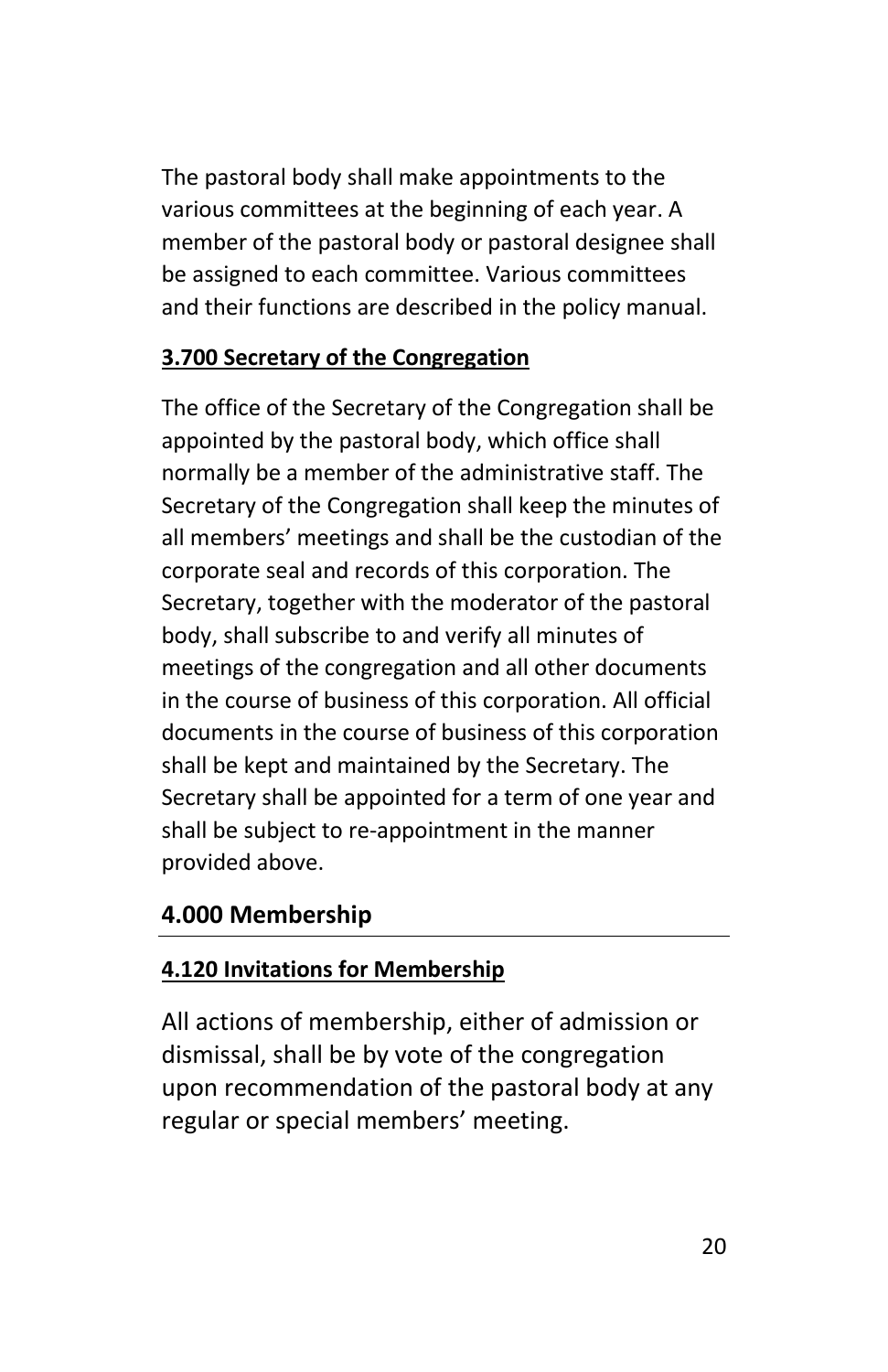# **4.140 Qualifications for Membership**

In order to be eligible for membership and to be received as a member of the congregation of Hampton Park Baptist Church, a person must submit to being accountable to the church (see 4.170) and meet and uphold the following qualifications:

- 1. Have a definite and personal profession of faith in the person and work of the Lord Jesus Christ and give evidence of regeneration.
- 2. Submit to the statement of faith included in section 2.000 of these Bylaws and support the values of this church as expressed in the Church Covenant.
- 3. Be baptized as a profession of one's faith.
- 4. Complete the membership process as outlined in the policy manual.

# **4.160 Church Discipline**

Any member, regular or associate, clearly and consistently neglectful of his or her spiritual duties or guilty of conduct by which the name of our Lord Jesus Christ may be dishonored, so opposing the welfare of the church, shall be subject to church discipline as outlined in Matthew 18:15 17 and the example of Scripture (see 1 Corinthians 5:1-13 and 1 Timothy 1:18- 20; Titus 3:9-11; 2 Thessalonians 3:13-15). Church discipline is regarded as a serious and clear directive in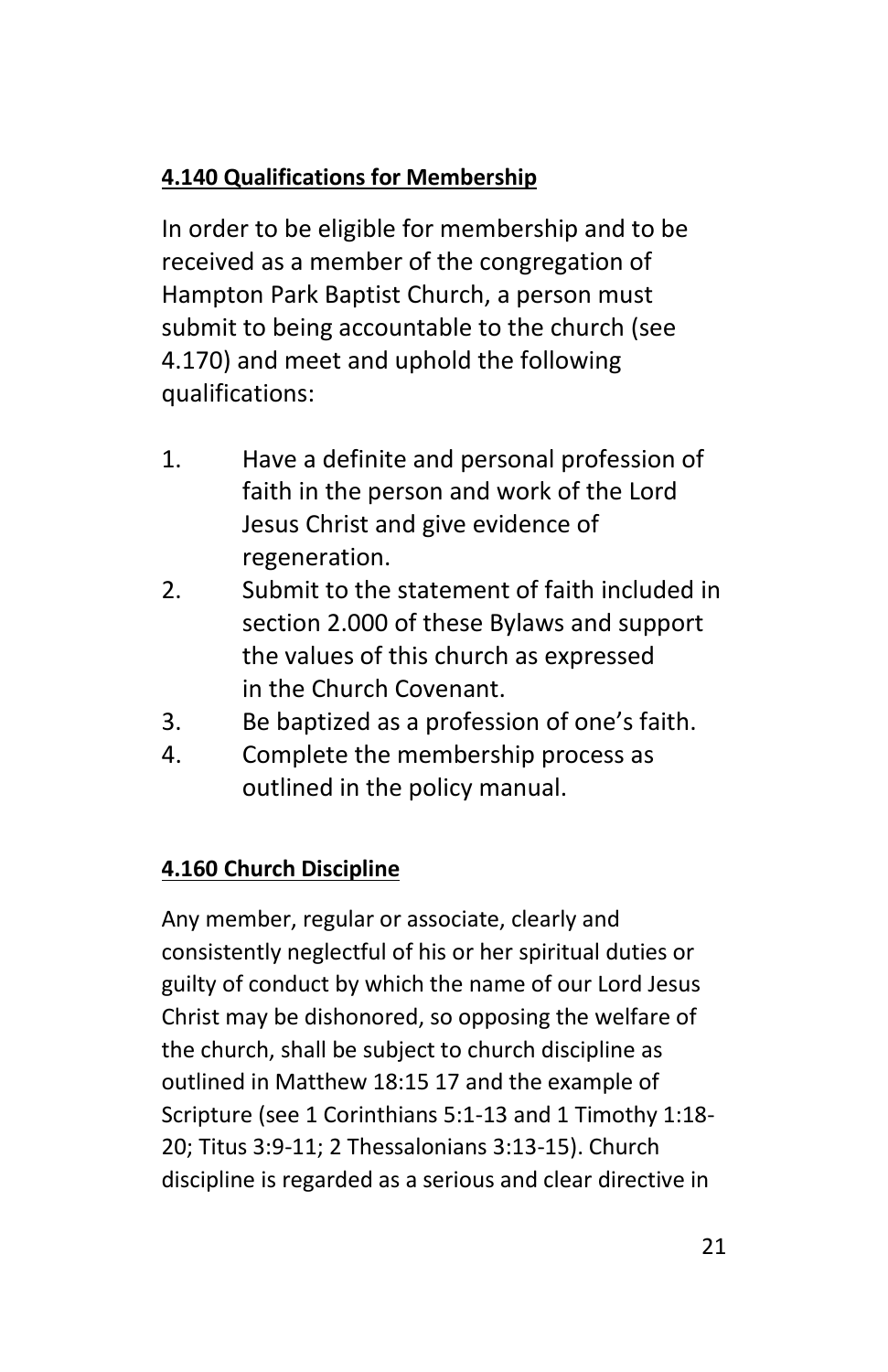Scripture. Church discipline is intended to restore an erring member (2 Corinthians 2:5-8), to purify the Church (1 Corinthians 5:6-8), to warn other members about the dangers of sinful behavior or teaching (Deuteronomy 19:20; Acts 5:11; 2 Corinthians 7:11), and to demonstrate the reality of righteous living to the unsaved world (Ephesians 4:22-24). Church discipline is exercised with compassion for the erring member and a sincere desire to seek that person's repentance, reconciliation, and restoration to the fellowship of the local church (Matthew 18:12-14). Disciplinary actions by the church should ordinarily be contemplated after individual, private admonition has failed. In the event that private confrontations fail to bring repentance, the pastors may inform the congregation of the erring member's unrepentance so that he or she may hear an appeal for repentance from the entire congregation. Should the erring member continue in unrepentance after the step of congregational appeal, the pastors will recommend disciplinary action.

In all matters of church discipline, if and when members become aware of the offense and the disciplinary action being brought against the unrepentant member, the members are expected, without exception, to hold the knowledge with integrity, avoiding gossip and the defamation of character (Ephesians 4:31-32; James 4:11).

#### **4.180 Removal from Membership**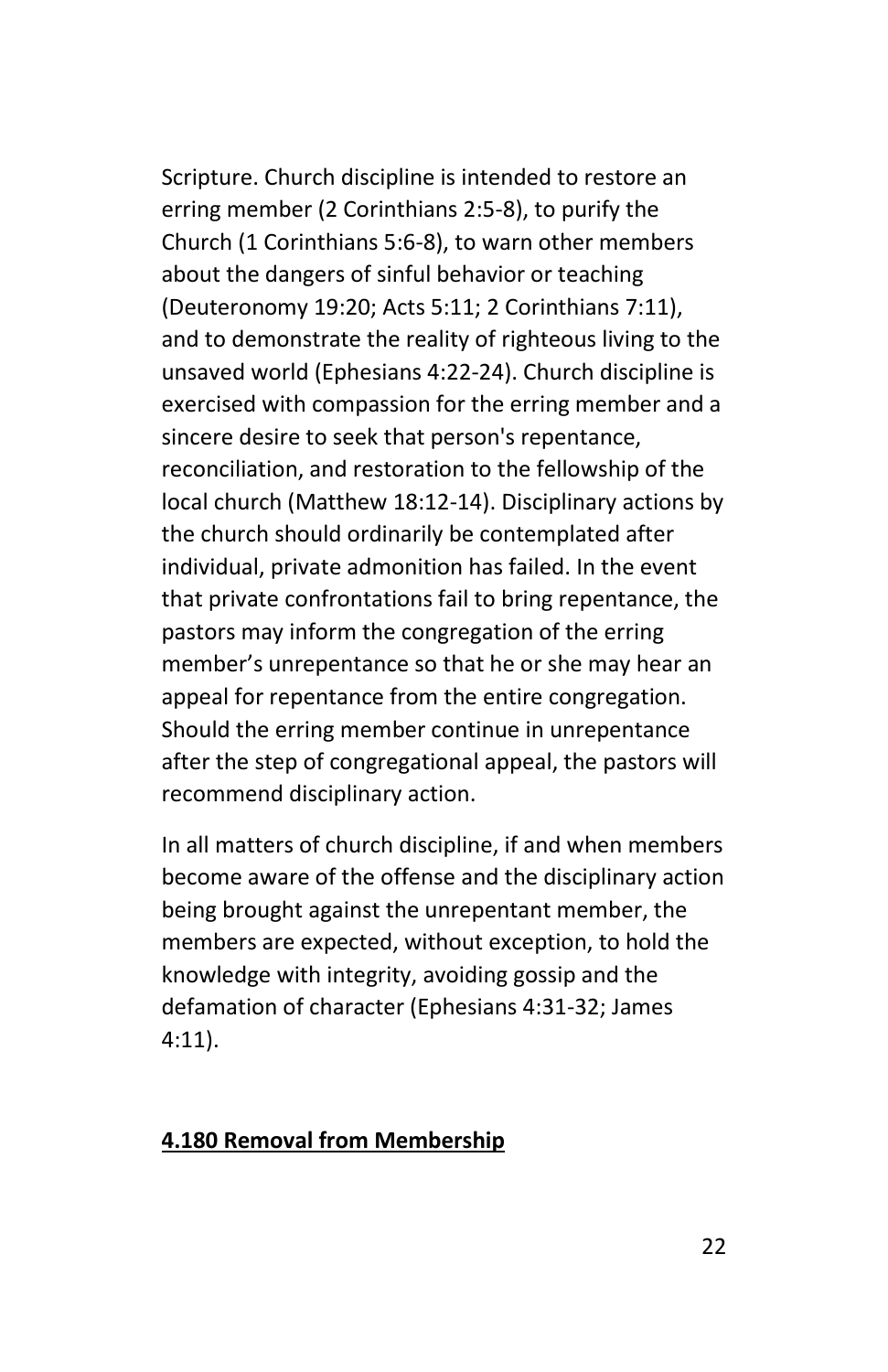*Inactivity*: The pastors and deacons shall, from time to time, seek to contact members who have not attended a church service in the previous six-month period to determine if they should be retained as members. Upon the recommendation of the pastoral body, the congregation shall vote whether to remove such persons from the membership of the church. When an associate member moves away from the Greenville, South Carolina area, his or her name shall be removed from the membership roll of the church.

*Church transfer*: Members who leave this church to join another church, upon approval by the congregation, shall be removed from the membership of the church. The Secretary of the Congregation shall inform the other church of this action, indicating the person's membership status.

*Disciplinary action*: Membership may be terminated as an act of church discipline upon the vote of the members present at any regular or special members' meeting of the church. The church retains the right to refuse a members' voluntary resignation or transfer of membership to another church, either for the purpose of proceeding with a process of church discipline, or for any other biblical reason. Should the member under discipline seek to transfer membership in order to avoid disciplinary action, a member of the pastoral body will notify the other church of the member's status. Should a removed member repent of the disciplined offense, he or she will be encouraged to rejoin as a member and will be warmly received (2 Corinthians 2:5-8).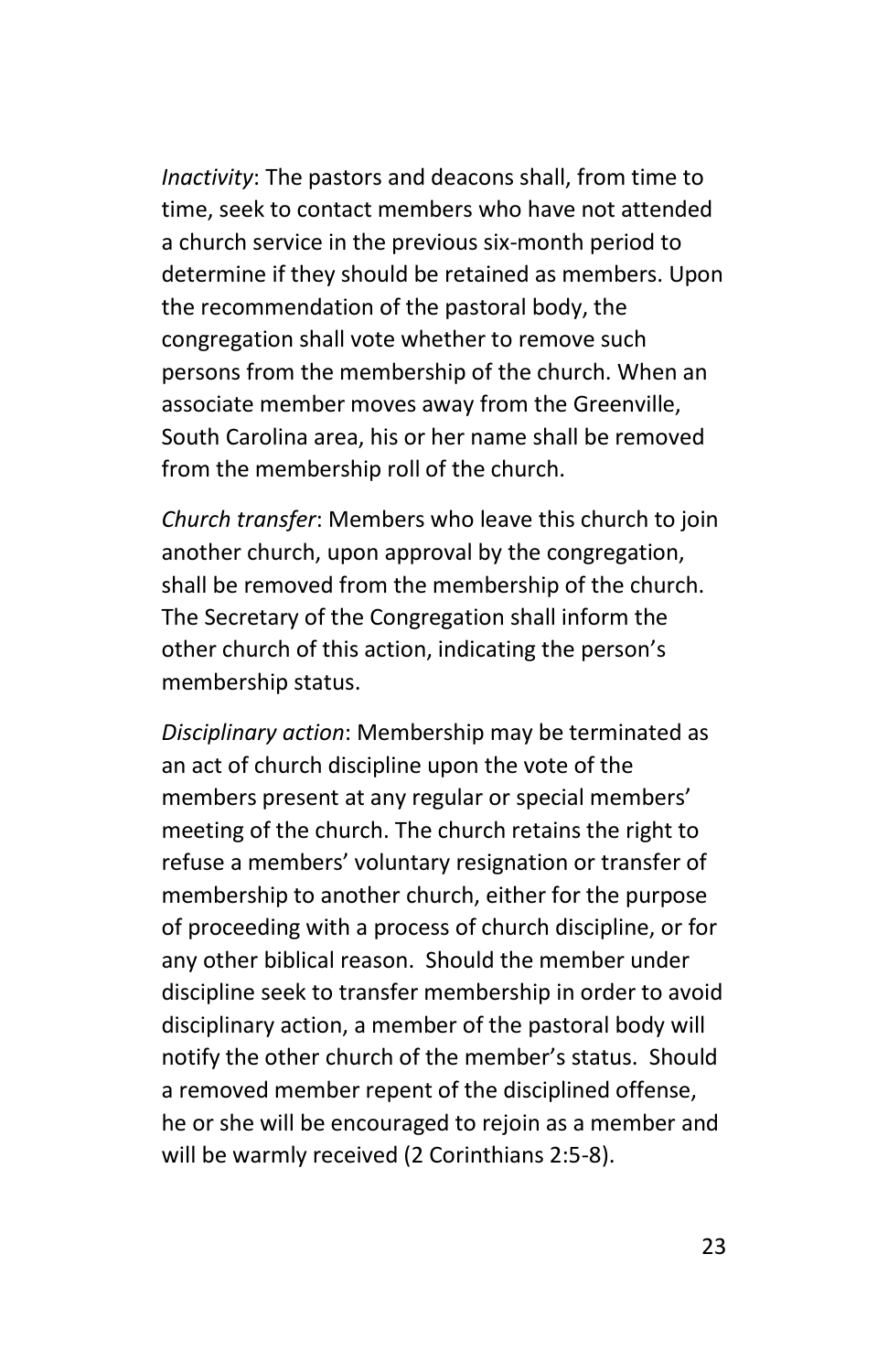In all cases, the membership additions, transferals, and removals will be communicated at regularly scheduled members' meetings.

# **5.000 Congregational Business**

### **5.120 Members' Meetings**

The business and special affairs of this corporation shall be vested in its voting members. The congregation (meaning the body of members) shall normally conduct six meetings each year to be held every-other month (bi-monthly). The pastoral body may call additional members' meetings. Announcements of such meetings shall be made to the congregation by the Sunday before they are held. No written notice need be given for any members' meeting provided the announcement of such meeting is verbally made as herein provided. The minutes of the previous members' meeting shall be read at each members' meeting unless a motion to suspend the reading of the minutes is approved. No person shall have a vote on any business matter before the congregation unless he shall have attended a regularly scheduled service of the church, other than a members' meeting, within the previous six months and be at least sixteen (16) years of age.

### **5.140 Quorum for Action at Members' Meetings**

A quorum for the purposes of voting on any matter before any duly called members' meeting of the congregation shall consist of the members who are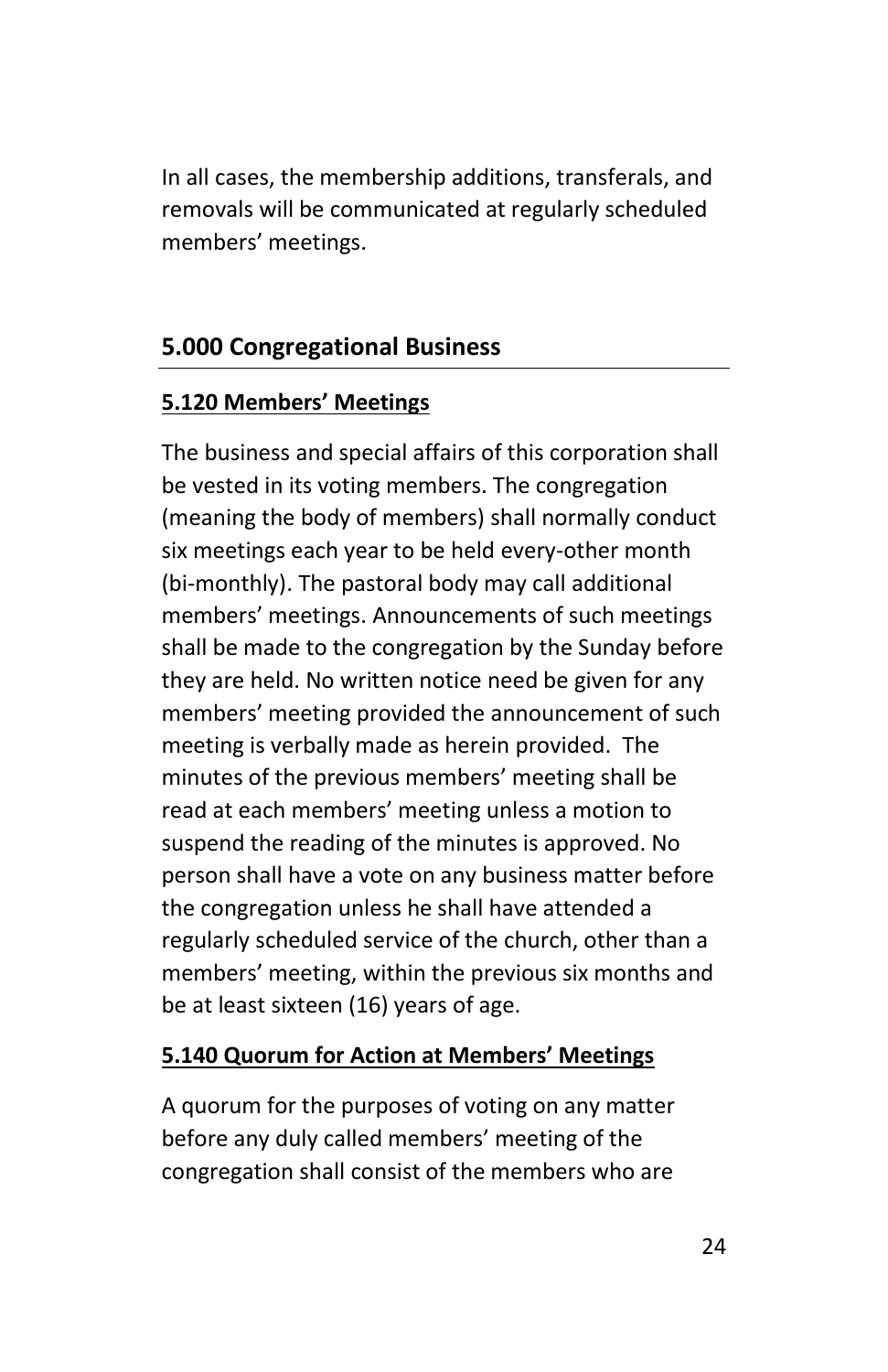eligible to vote who are present at the meeting, even though a majority of the voting members of the congregation may not be present.

Any business matter, except the calling of men to fill pastoral or deacon positions, shall be accepted as the action of this corporation by a simple majority vote of the above-stated quorum of eligible voting members present and voting at any duly called members' meeting. The calling of men to fill pastoral and deacon positions shall be accepted as the action of this corporation by at least a seventy-five percent majority vote of the above-stated quorum of eligible voting members present and voting at any duly called members' meeting. Similarly, if the pastoral body recommends the dismissal of a pastor, a 75% vote of the members present and voting at a duly called members' meeting would be required.

In order to vote, members must be present on the campus where the meeting is being held. No vote of any member of the congregation shall be by proxy.

#### **5.160 Agenda and Method of Voting**

Any voting member shall have the privilege of bringing any business matter he desires before the congregation provided that he has first presented it in person or in writing to the pastoral body at least two weeks prior to the meeting. The pastoral body shall take one of three positions on any such matters: (1) recommend it, (2) decide against it, or (3) take no action on it. If the pastoral body does not recommend the matter, the individual may make an appeal to the deacons. If the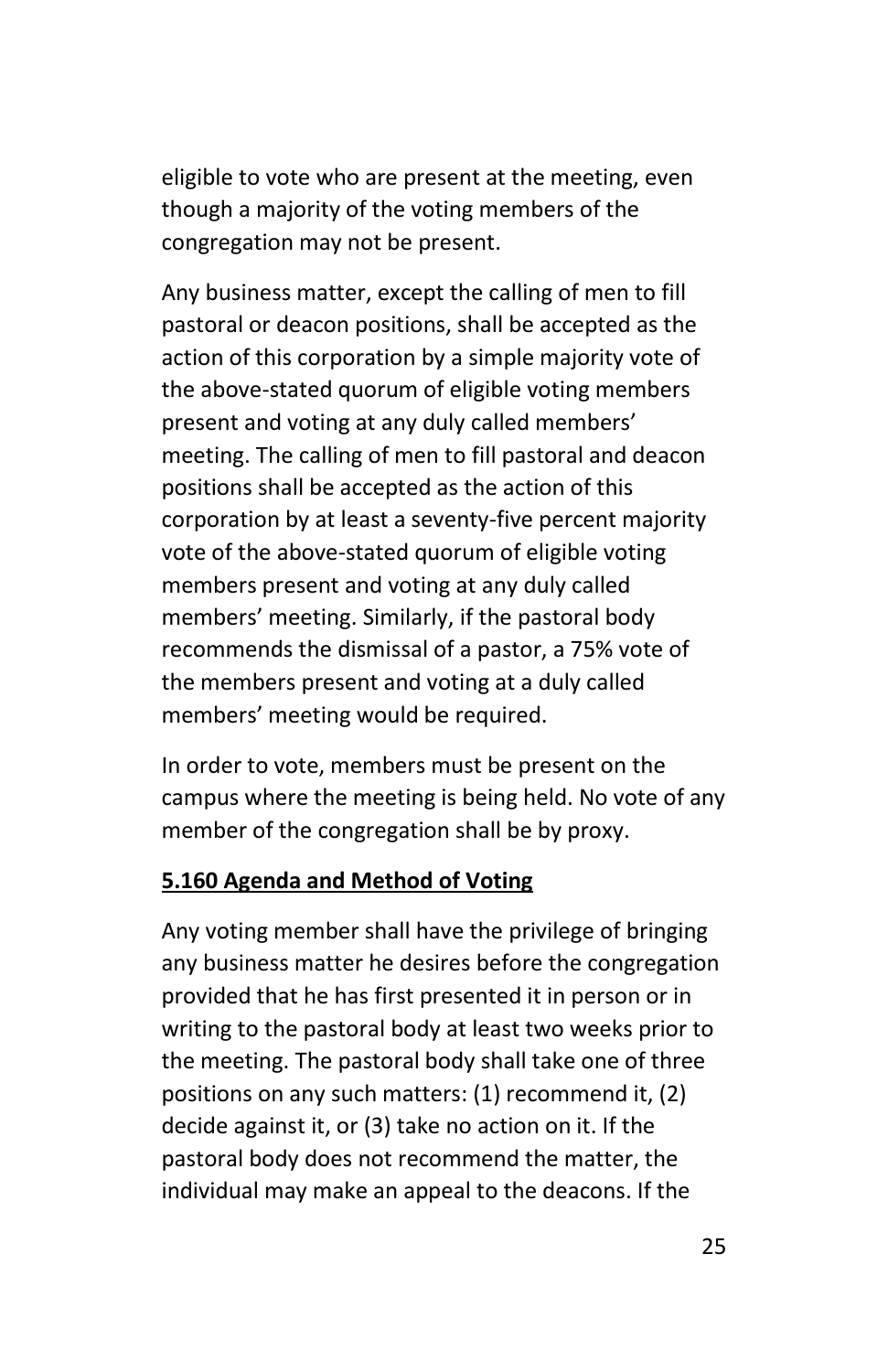deacons approve the matter, then a deacon representative will bring the matter before the congregation. If the matter is not recommended and the individual member still insists, the matter will be mentioned to the congregation with stated disapproval by both the pastoral body and deacons. A written agenda of each members' meeting shall be available to each member of the congregation on the Sunday prior to the members' meeting. Voting on receiving new members into the congregation or on granting requests for letters of departed members shall be conducted at any service without any prior announcement. All regular and specially called members' meetings shall be conducted on the campus of the church with a pastor presiding. All voting, except for receiving new members, granting requests for letters of departed members, actions on or amendments to motions, and other similar matters, shall be conducted by secret written ballot.

#### **5.180 Authority Regarding Real Property**

Matters regarding real property valued at \$250,000 or less for any single transaction may be approved by the pastoral body and the Finance and Personnel Committee. These real property transactions would require two-thirds approval of the pastoral body and Finance and Personnel Committee. No debt shall be incurred without congregational approval, and all funds used must come from funds restricted for land acquisition. All transactions should be reported to the congregation at the next regular members' meeting.